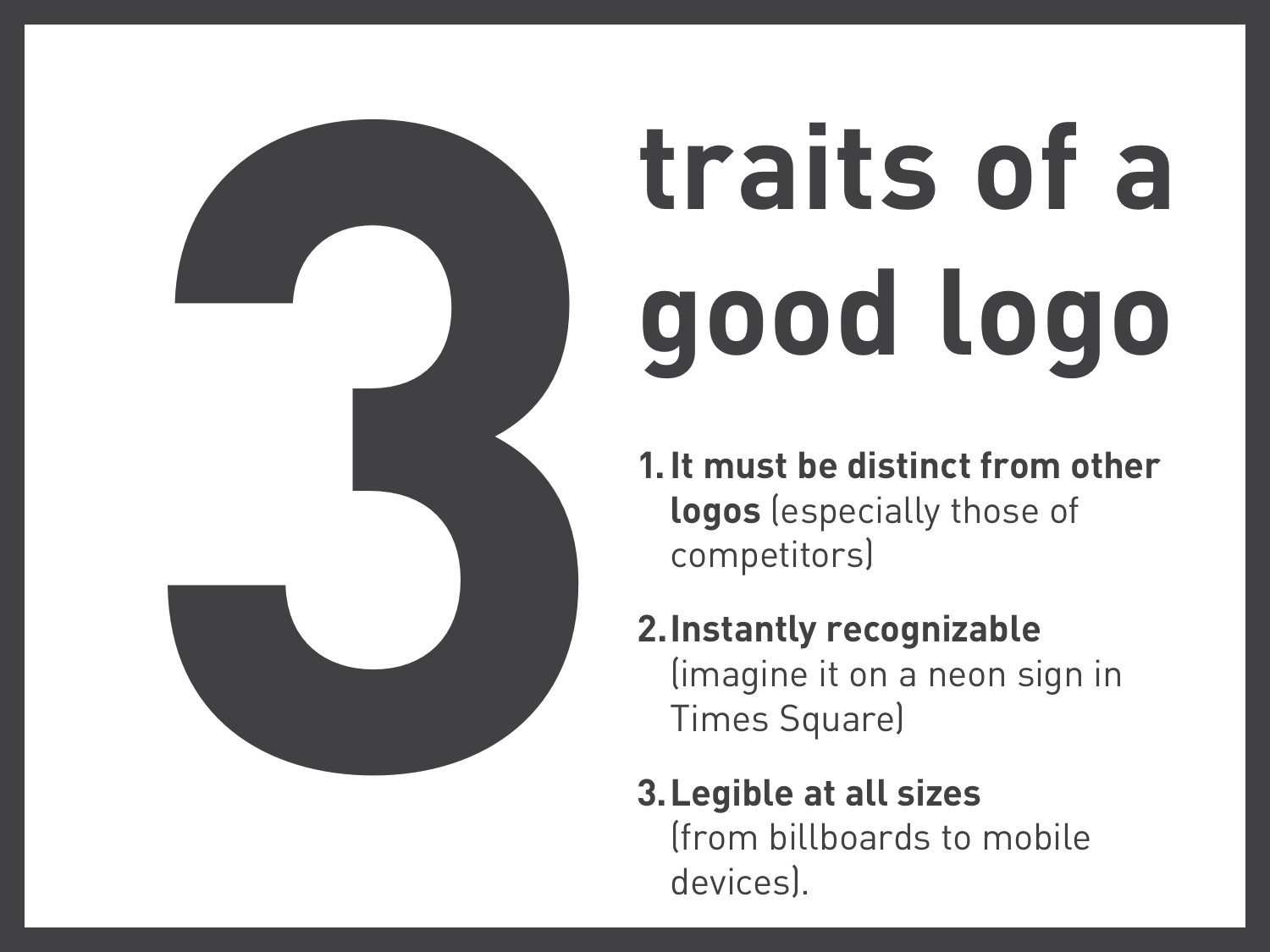### Entrepreneur **BIGGEST BRANDING**<br>ISSUE **THE** SECRE OF 7 FIERCE PLUS, WE SOLVE THE WORST **BRANDING BLUNDERS**



APRIL 2012 ELEVERY MINUTENE COM

**TURN YOUR CUSTOMERS** 

Plus

into brand advocates



**LOGOS**<br> **WE**<br>
LOVE By Andrew Shea tion of them. Applied it have the constitution and implied on all.<br>Some disease hallowers in the conduct of the constitution of the constitution of the constitution of the const on are main confirmed light that follow them before sens the great comes spent in Mar they be on converse with the temperature the second company of the same A statement in Debt might be done It resigns these resultings breaks of lesses

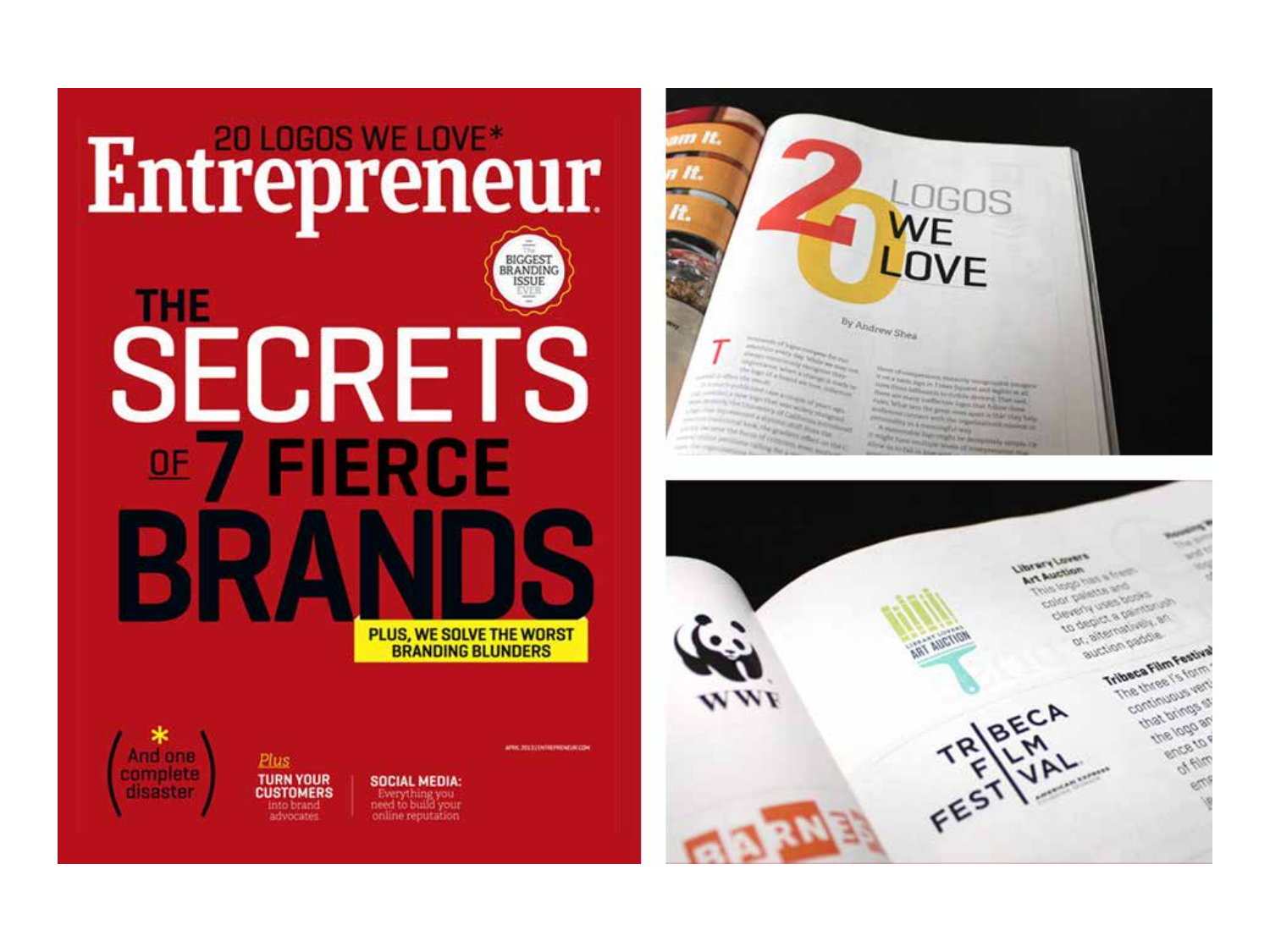

THE BARNES FOUNDATION

**Letters on rectangles simulate paintings on gallery walls in this logo for the art institution. The shifts in size create perspective, giving the illusion that the A and E are farther away within the architecture of the building.**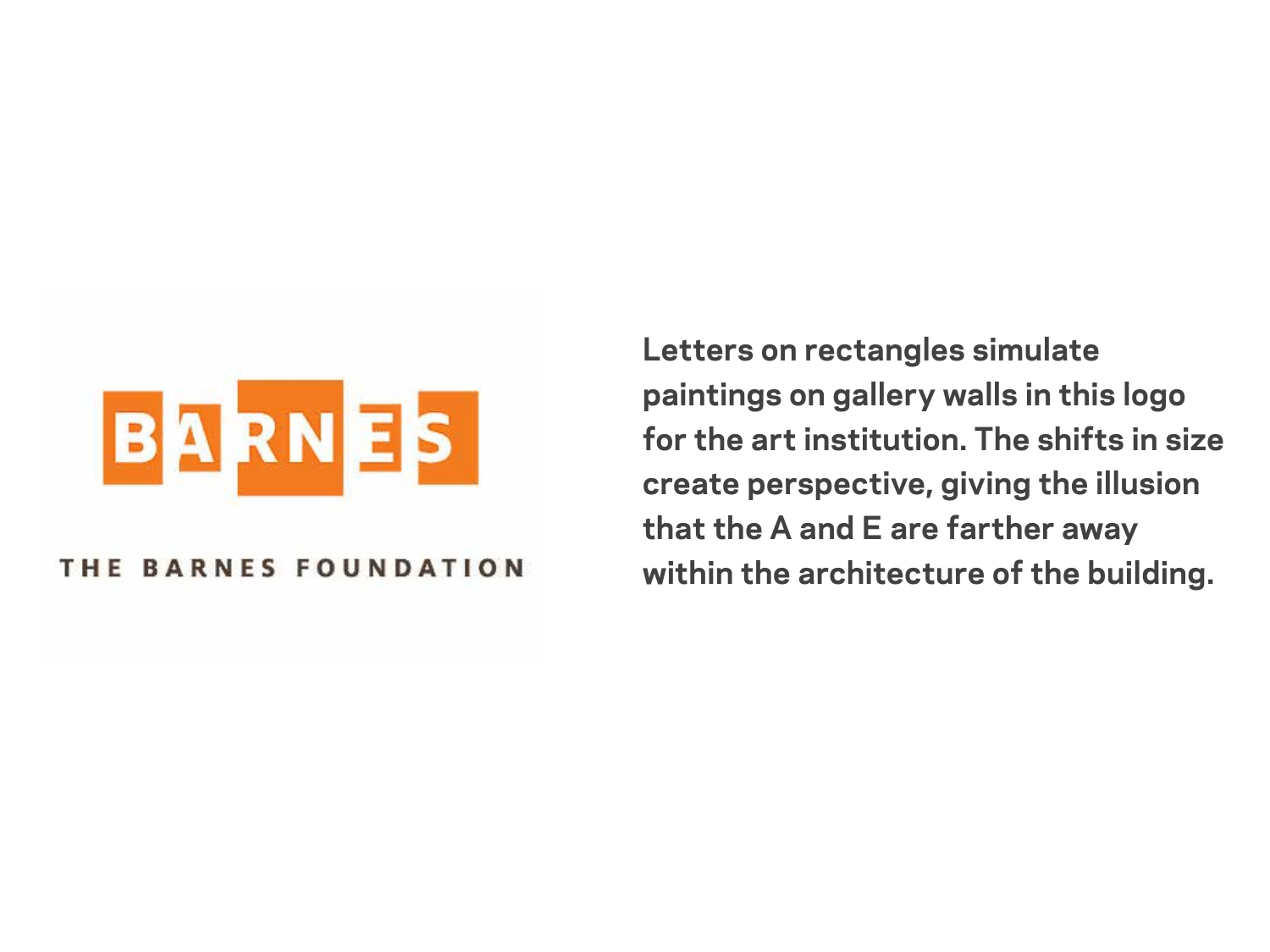

**Simple, layered shapes, set at an angle, form the logo for this social media app, which organizes the way people share articles, pictures and video online. The logo likens the app to an instantly recognizable, universal object: a paper organizer.**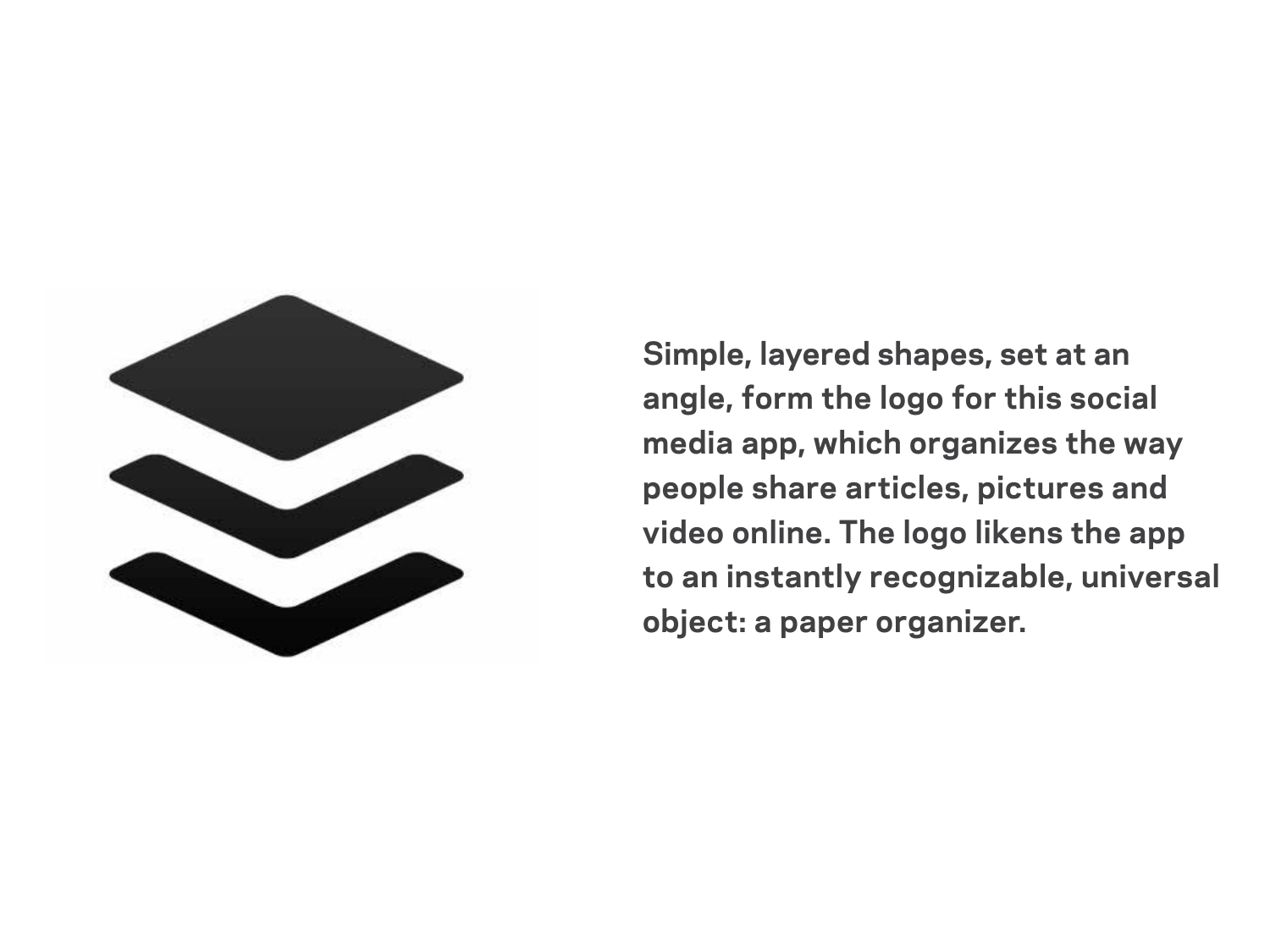

**The coffee bean is rendered as a face, in a humorous gesture that sets this mini-chain of New York cafes apart and gives it a human quality amid its corporate competitors.**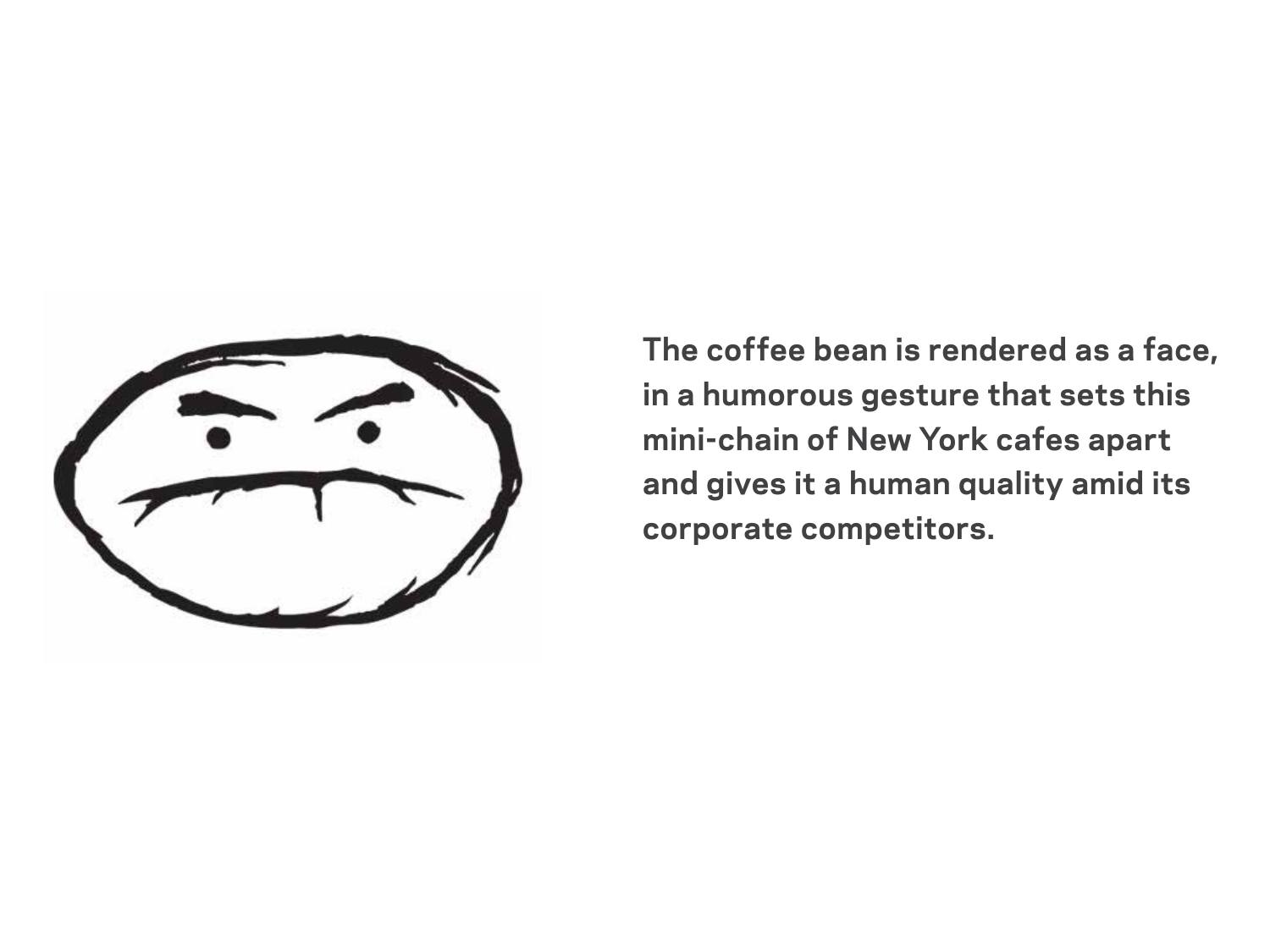

**The acronym CUP is spelled out with a repeating cup-like shape. The cups are oriented in three directions, demonstrating the variety of the organization's work.**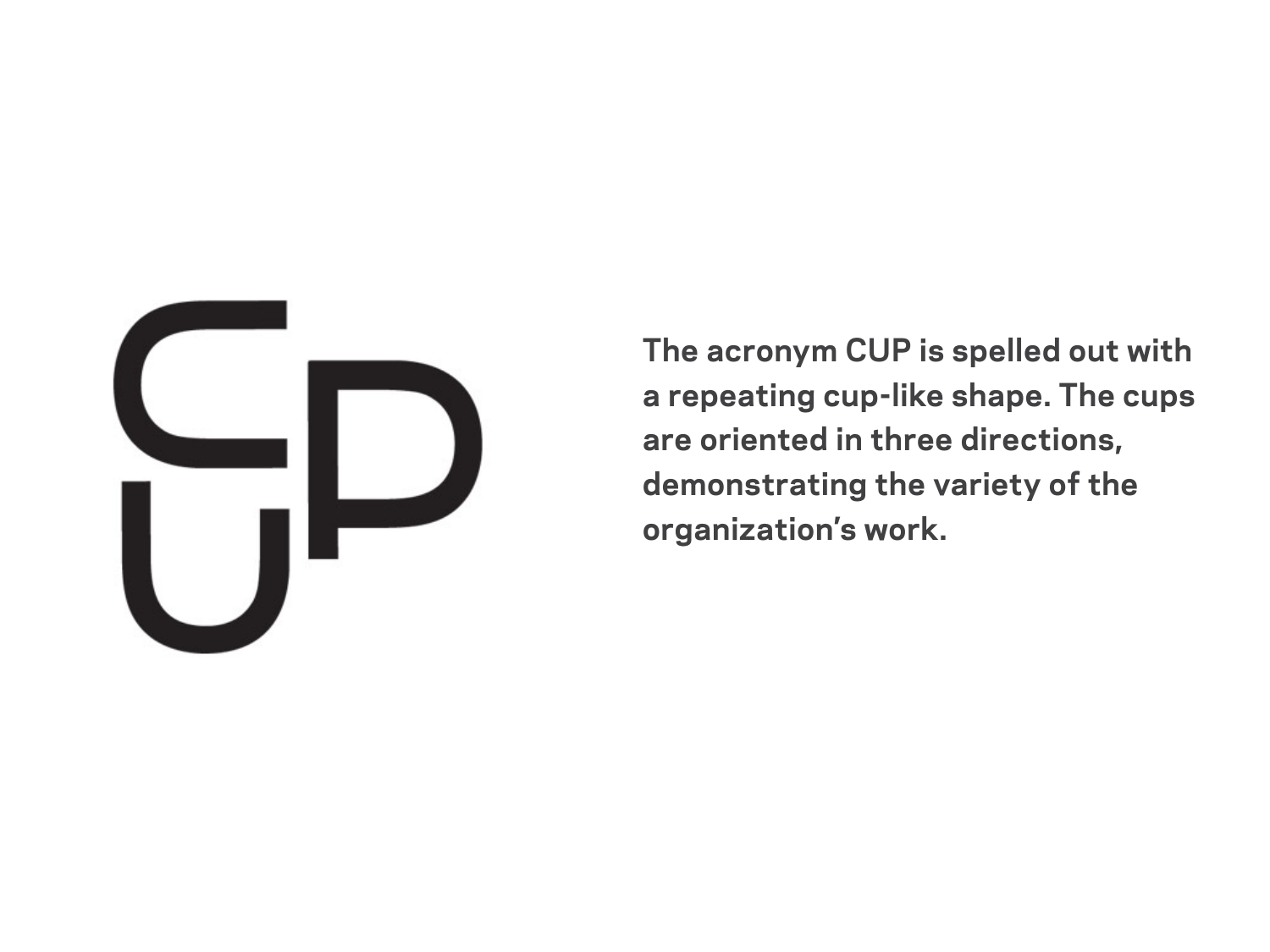### COLORS

**The choice of a broad and symmetrical font allowed for the O's to be filled with dots, creating a pair of glasses with eyes--an appropriate choice for the logo of a magazine.**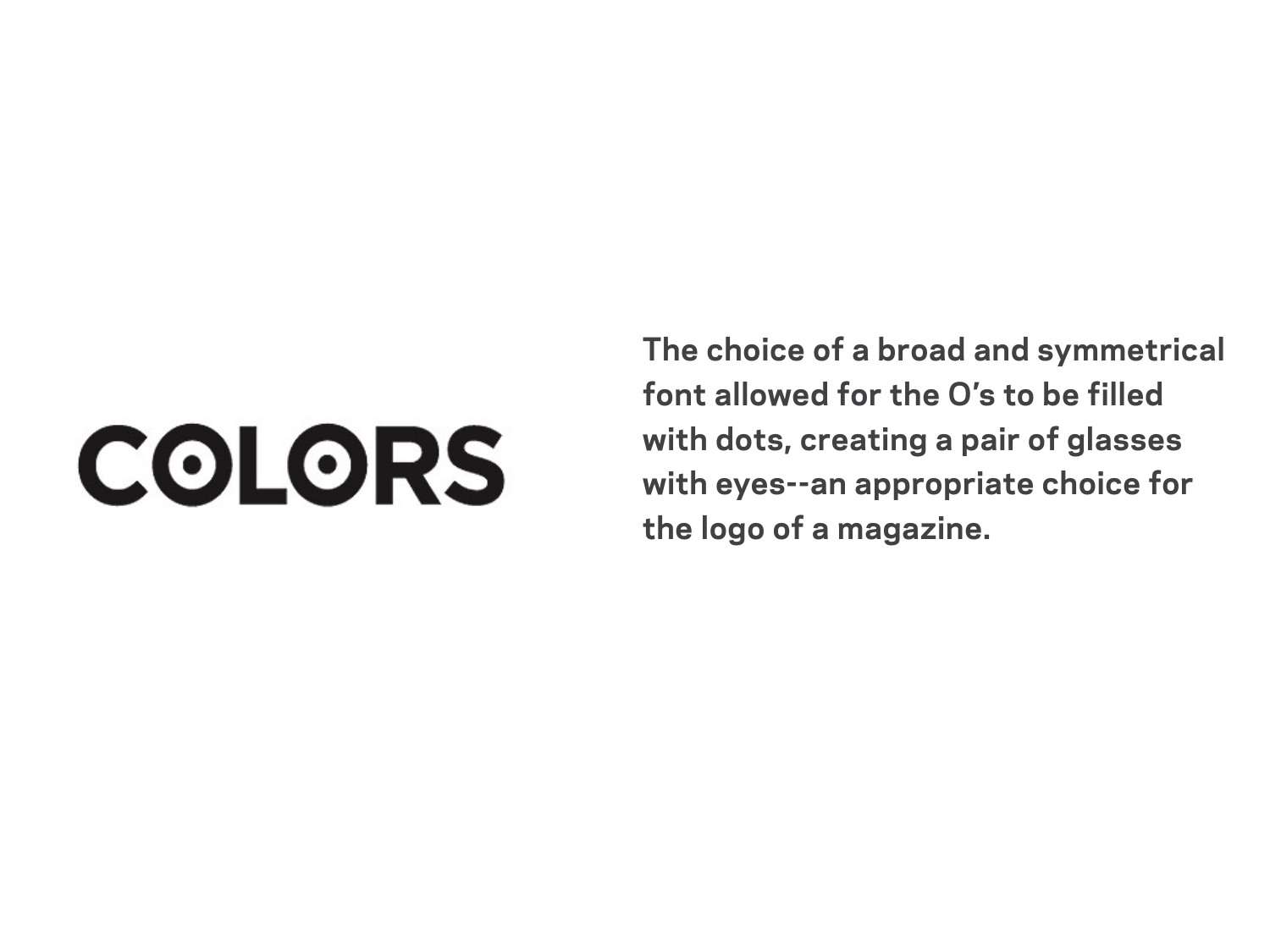

**The logo for this app that helps people remember things features, appropriately enough, an elephant; the trunk is tucked squarely under its mouth, as though it is nourishing itself with information. The tip of the ear folds down as an "earmark" to reference the app's functionality.**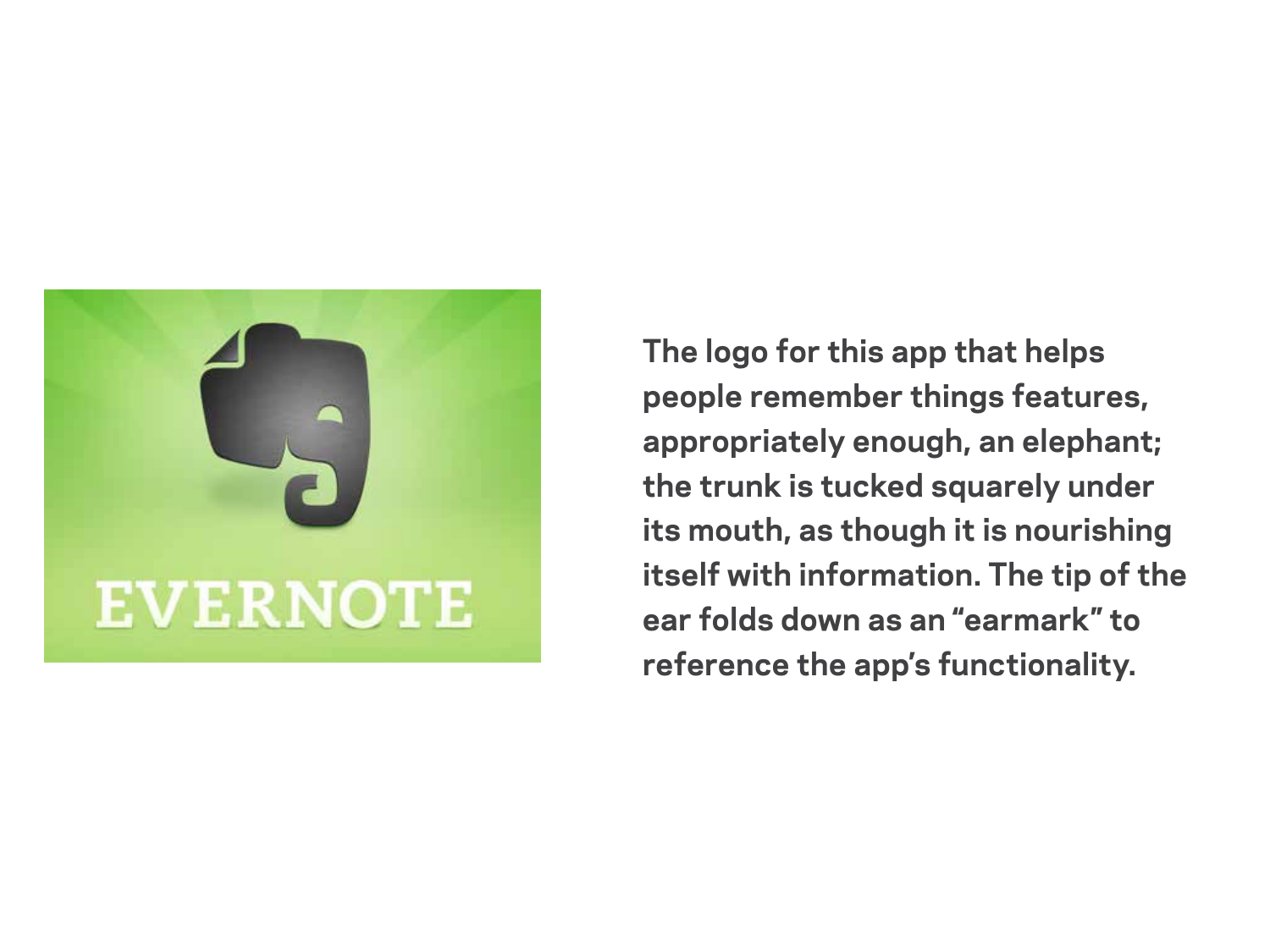

**Rectangular panels of varying opacities on this F-shaped logo mimic the "page-turning" motion employed by this digital service, which allows users to create a grid-based magazine of online content.**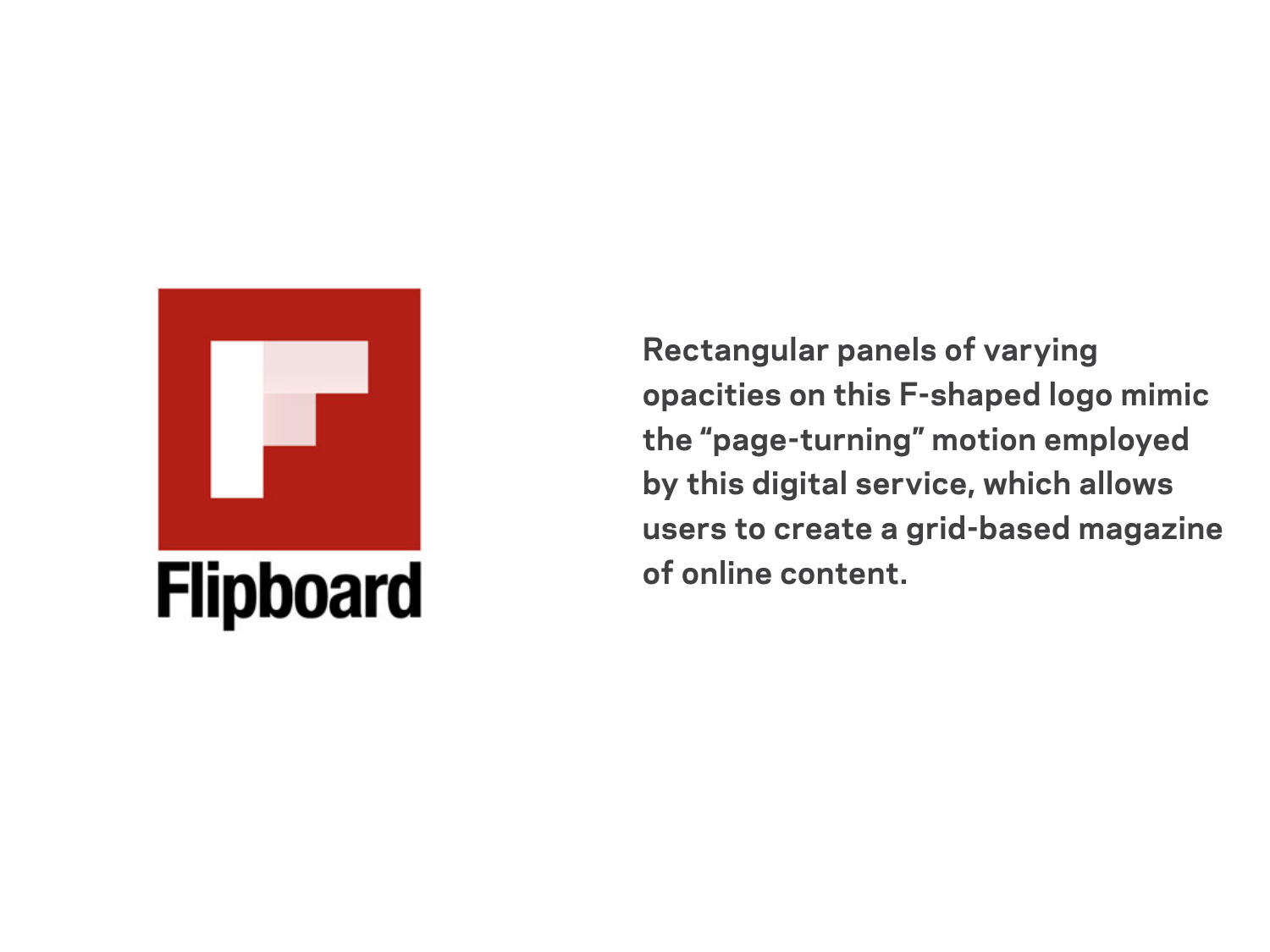

**The simple rectangles and triangle in this logo depict the focus of this organization: providing a most basic need, housing. The upward-pointing pink arrow provides contrast and communicates a sense of positivity and progress.**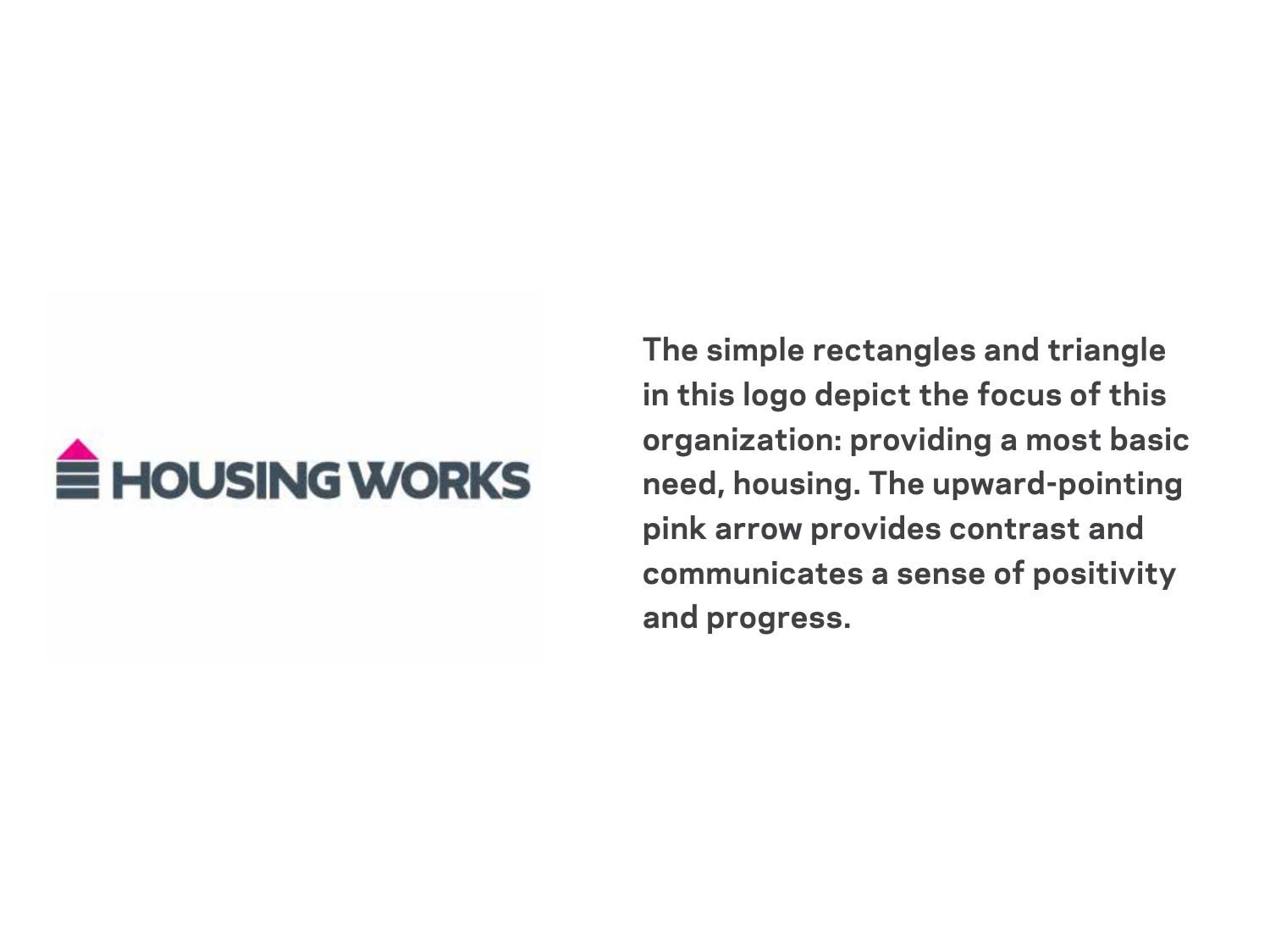

**This logo has a fresh color palette and cleverly uses books to depict a paintbrush or, alternatively, an auction paddle.**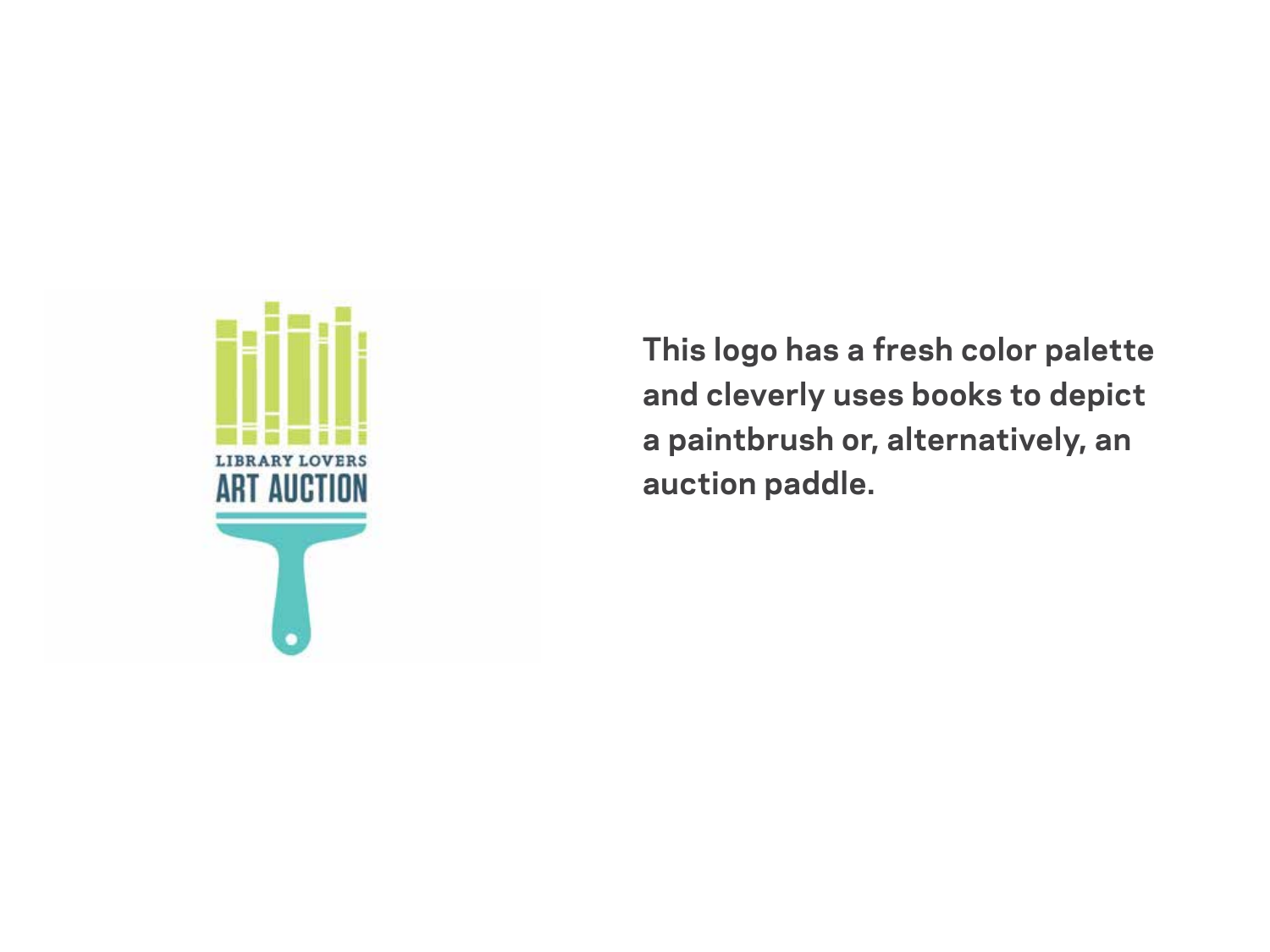



**A cursive L rotates around the center axis to form a flower in this logo for a horticultural center—a simple design that's effective because of the choice of an ornate, graceful font.**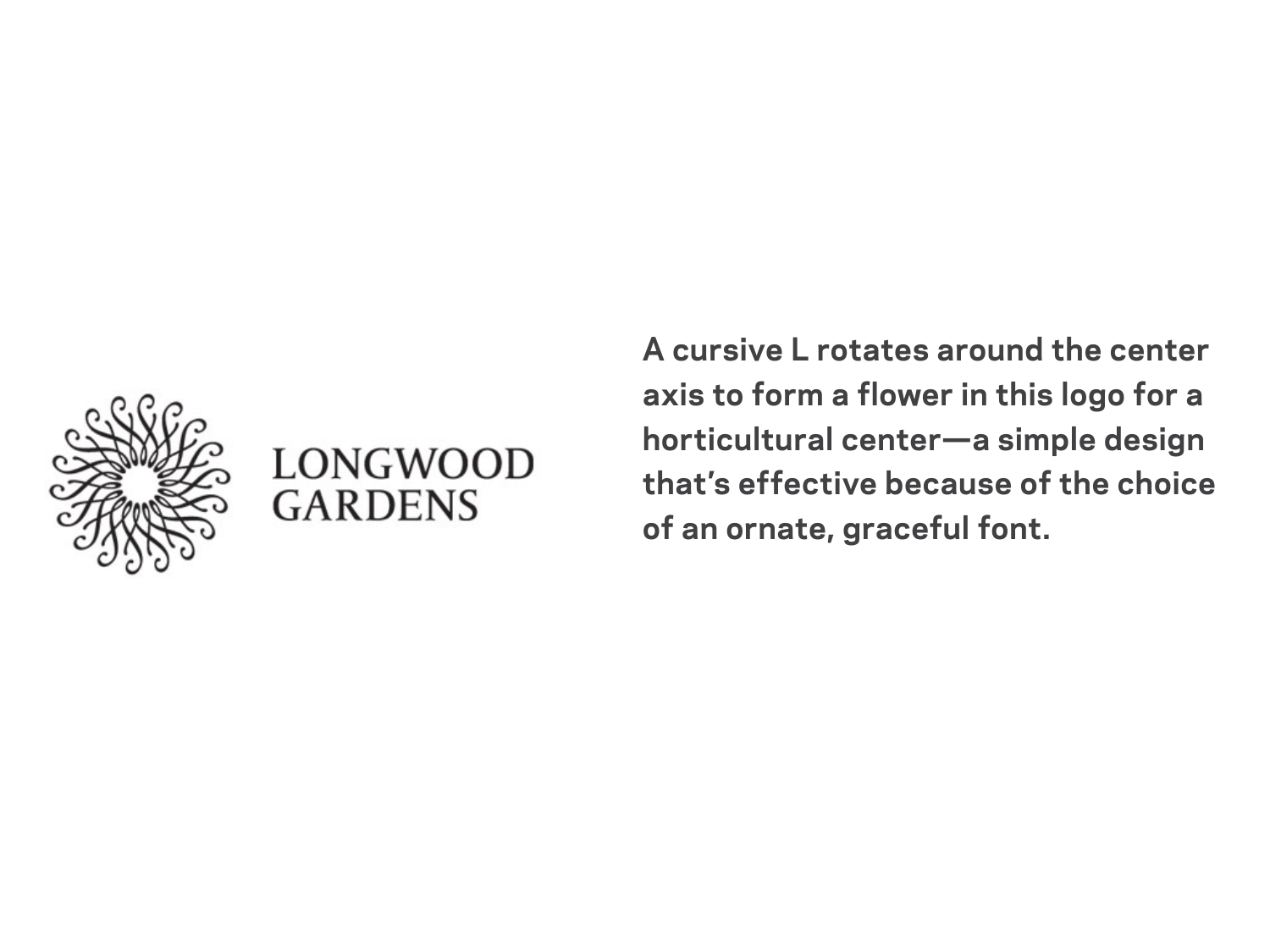## MITGA

**A diagonal slash adds contrast within the set of industrial letters, effectively filling the extra space that naturally occurs between the C and A. The slash also references the art school's modern architecture and suggests that the institution's philosophy is forward-looking.**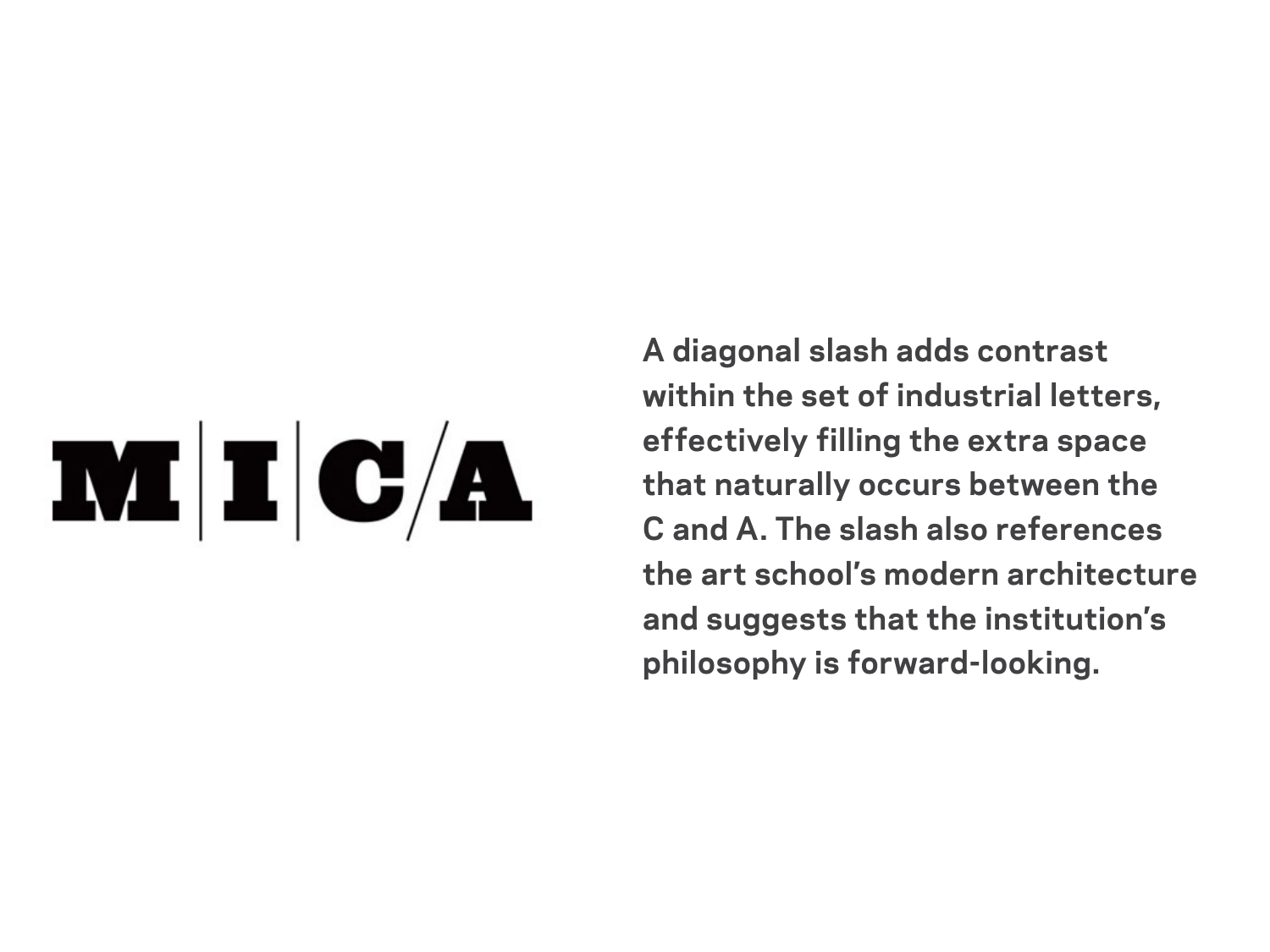

**Seven rectangular bars form an abstract version of the acronym MITP for the logo of this university press. The symbol also references books on a shelf, or the bar code that appears on all books.**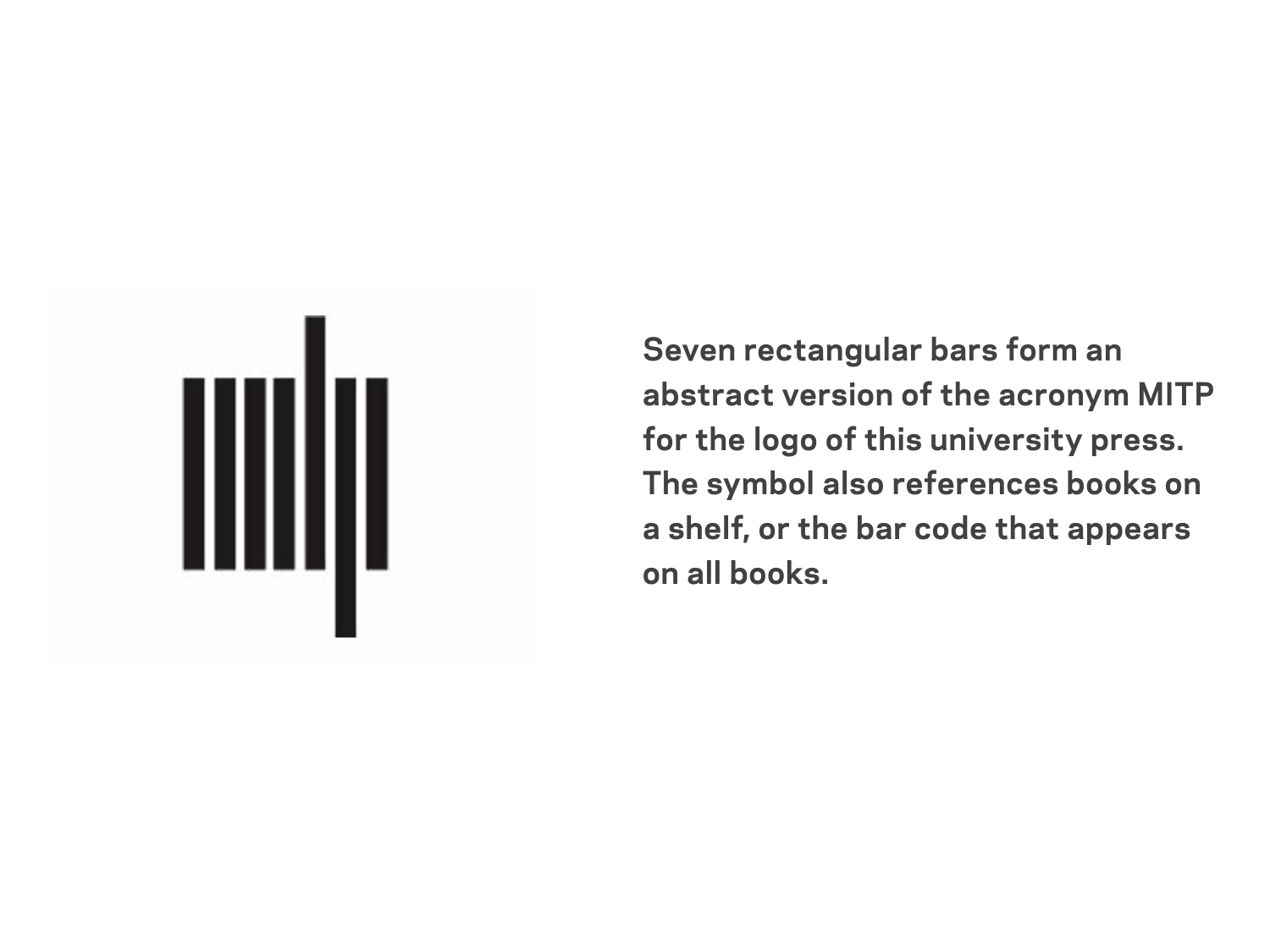

**The head of the P and its sharpened point mimic a pushpin, replicating the function of this website. The connection between the S and T serves as counterbalance and reflects the site's sense of community.** 

**MailChimp Logo** www.fastcodesign.com/1672938/the-anatomy-of-a-successful-logo-redesign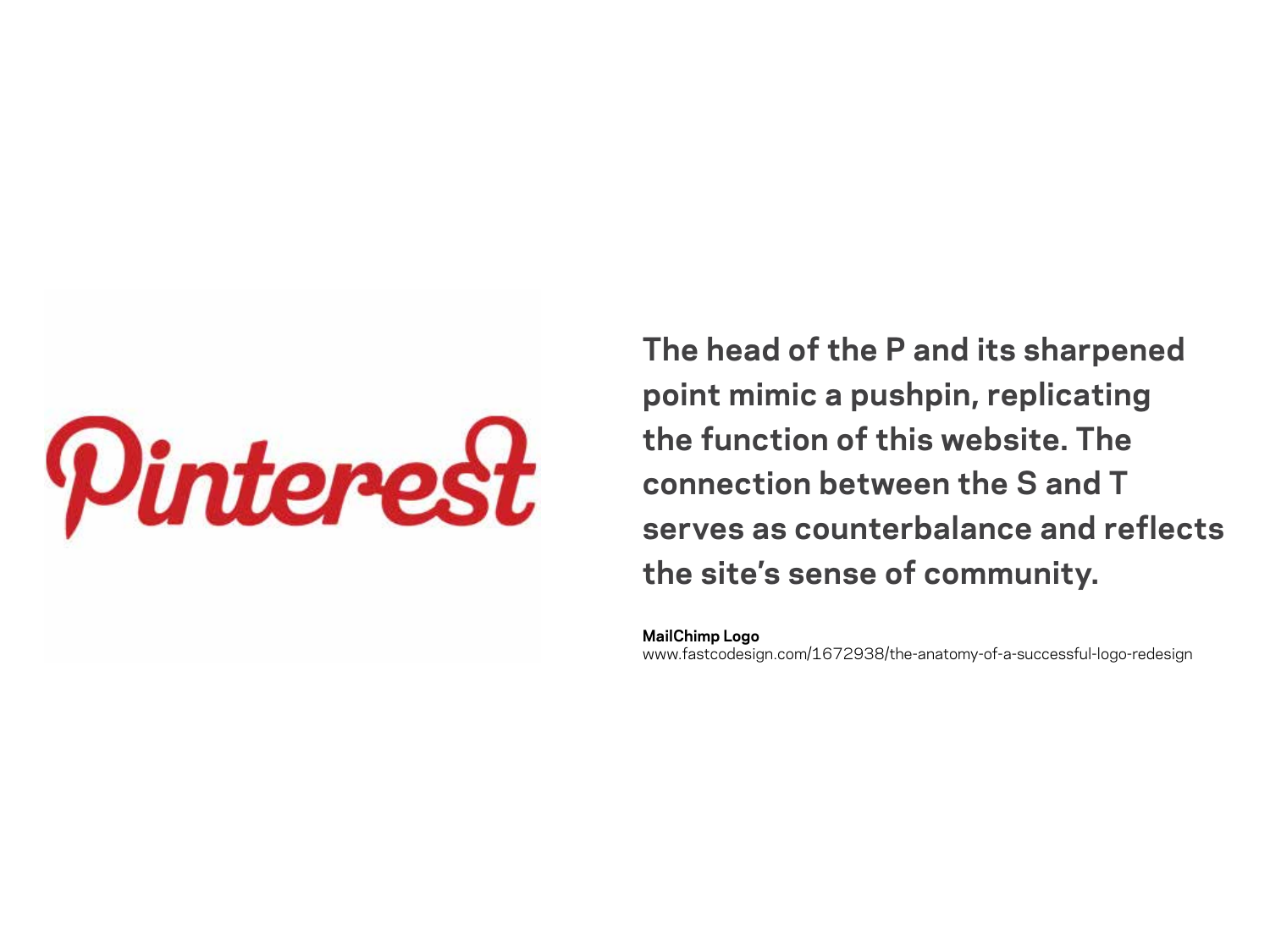

**The vertical lines resemble the bars of a sound wave in this logo for the social audio platform. The visual transformation to a solid shape suggests that the remote cloud of music is secure and, more important, offers clear audio.**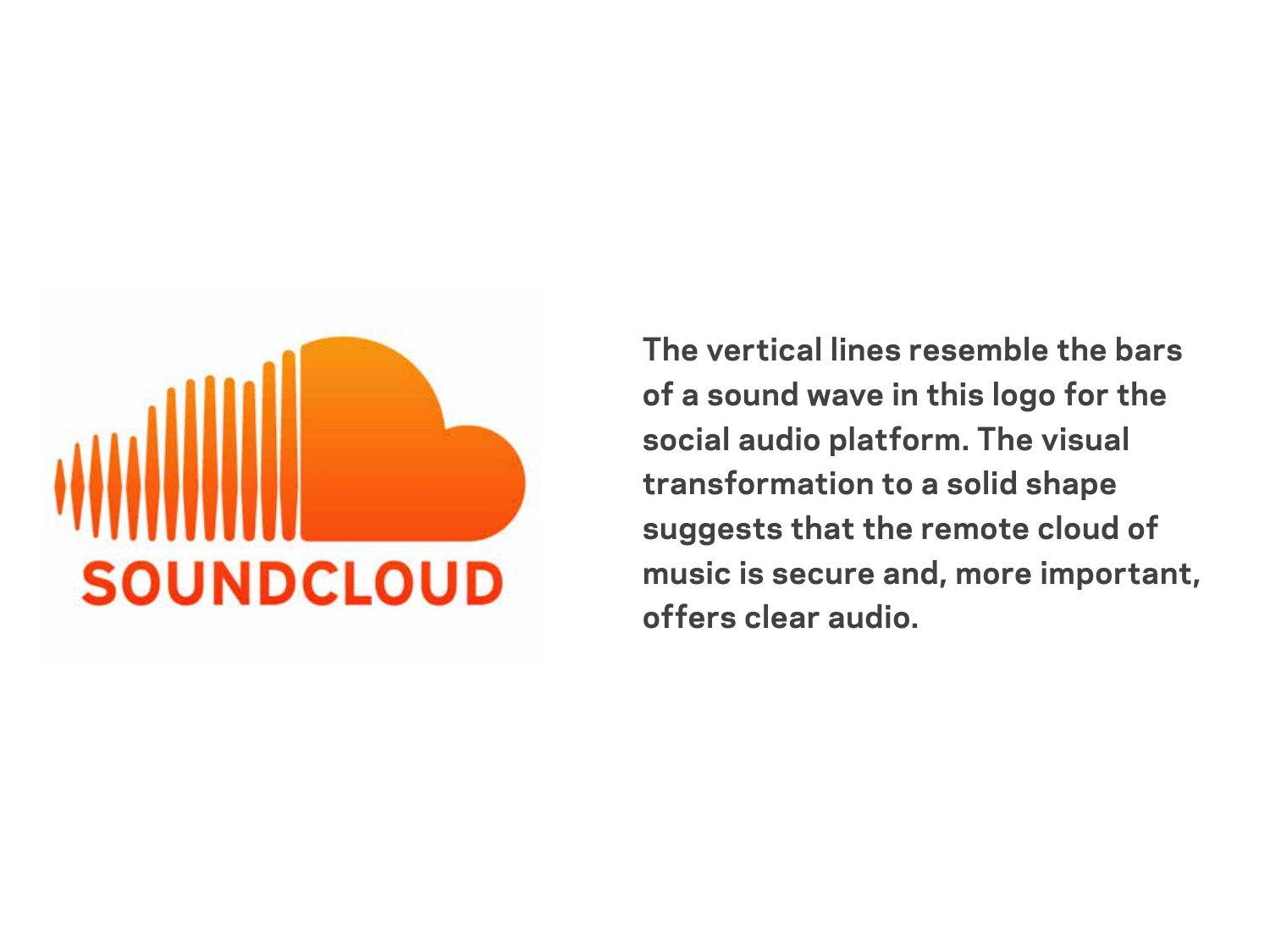## TR BECA<br>F LM<br>FEST VAL.

**The three I's form a continuous vertical bar that brings stability to the logo and is a reference to either a strip of film, a ray of light emerging from a projector or the flat surface of a screen.**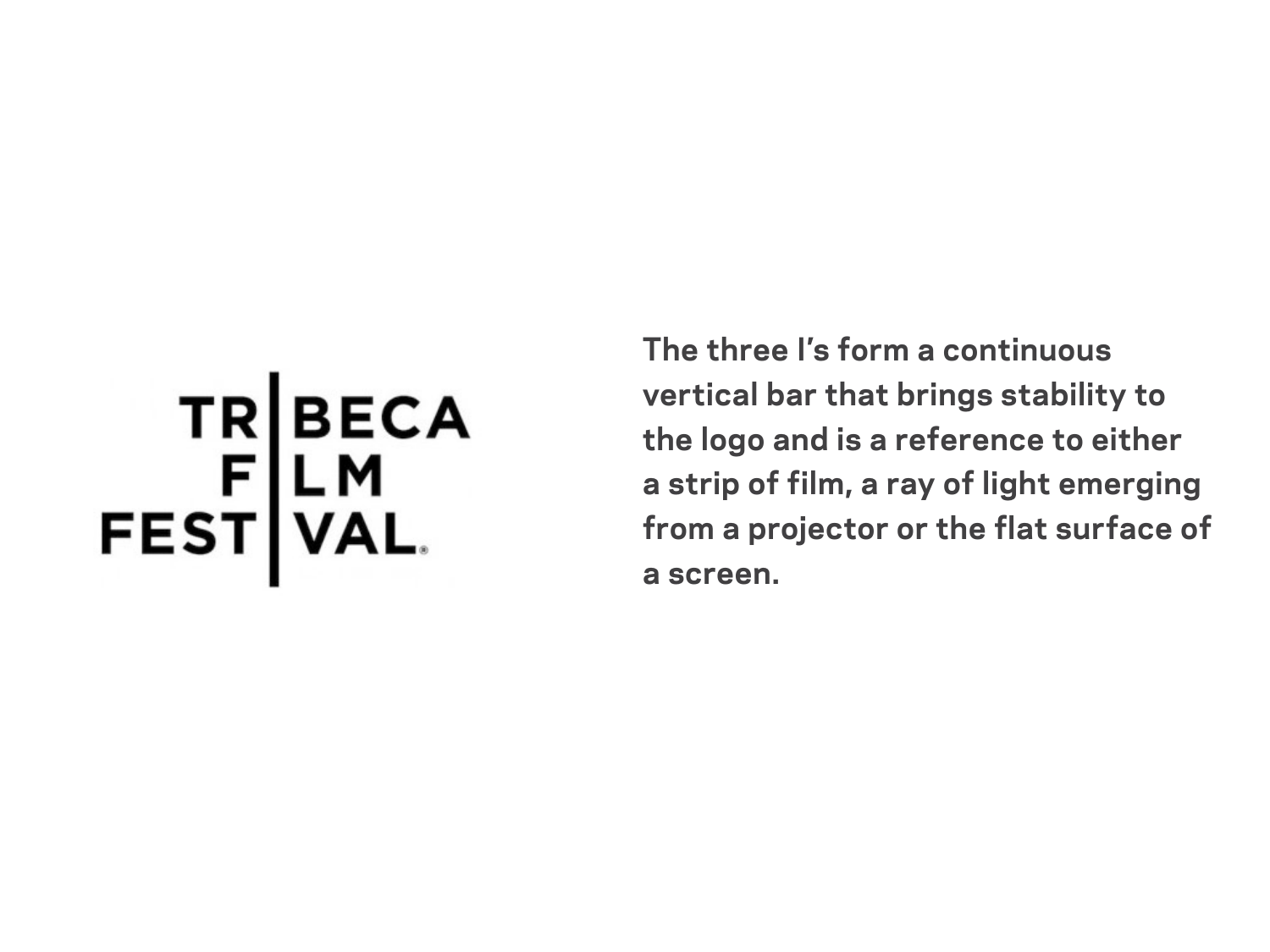

**The state's initials tuck together to form a shape that references the mountain ranges surrounding the school.**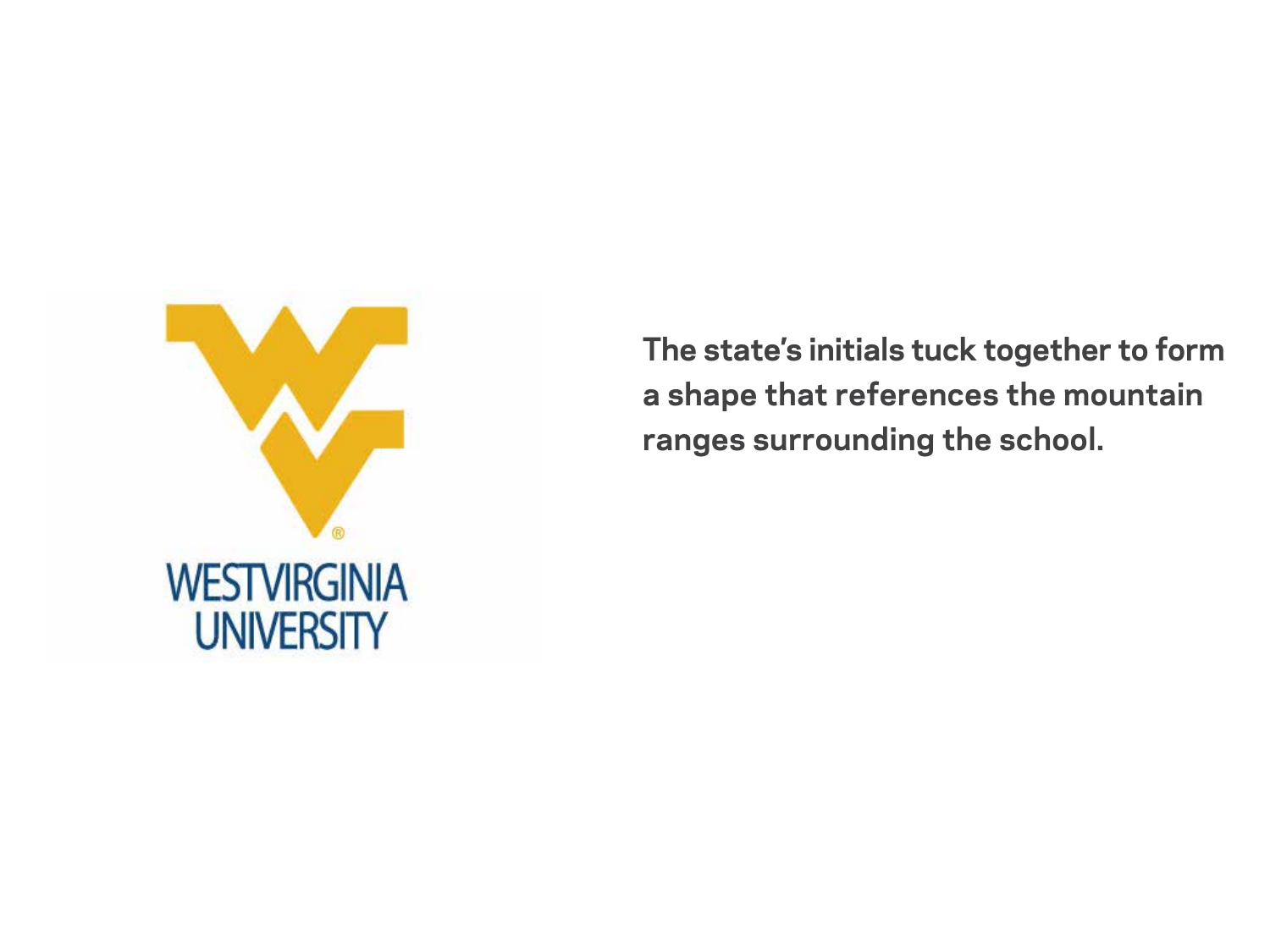

**The first version of this logo appeared in 1961 with an outline on the panda. As the logo evolved, the line was eliminated; now the panda's white patches are represented through negative space.**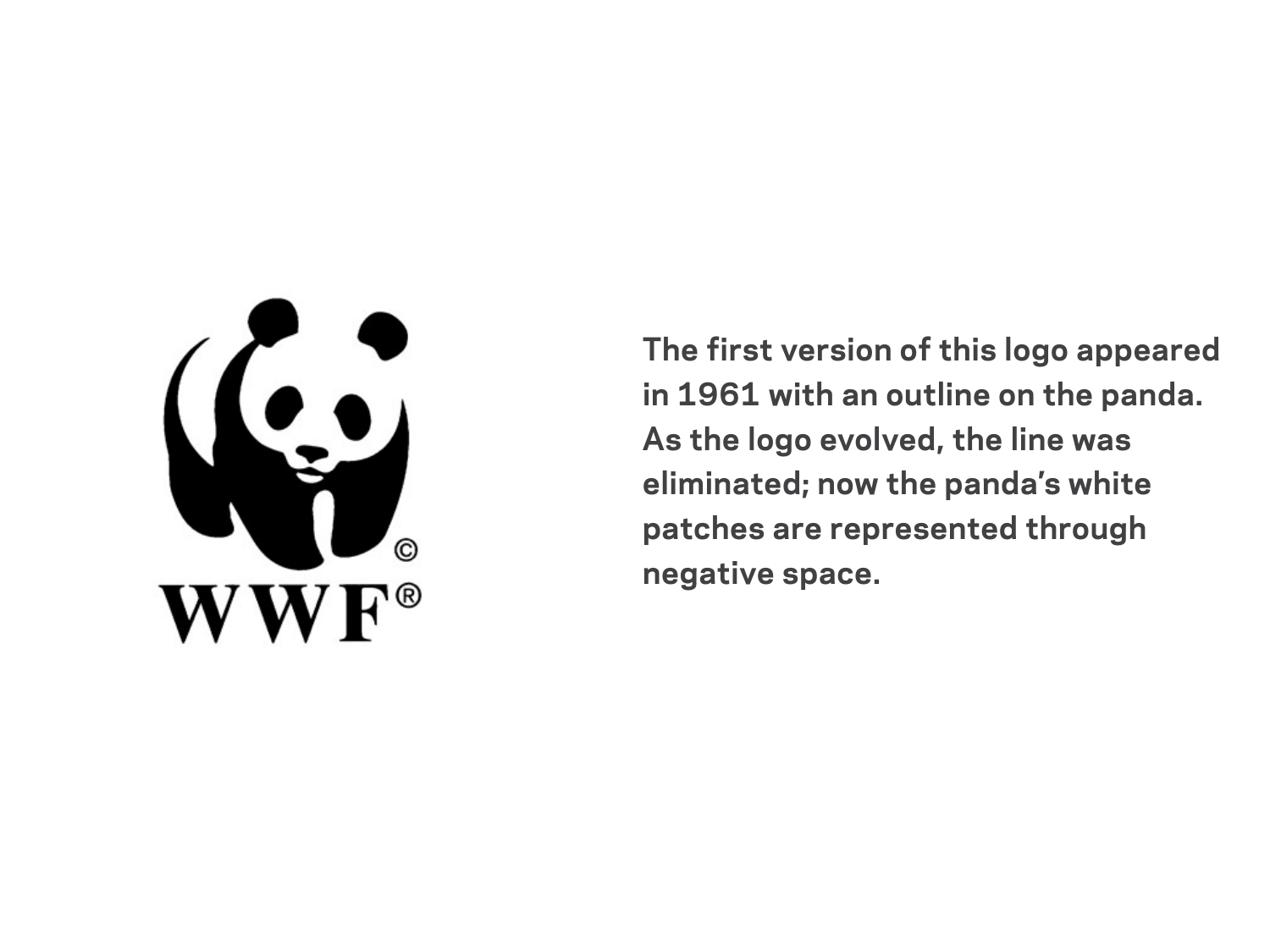

**The Z is transformed into a moving car with the help of a trailing airstream that indicates speed and efficiency. The logo sits comfortably within a green circle reminiscent of a "go" traffic light; the color also signifies progress and sustainability.**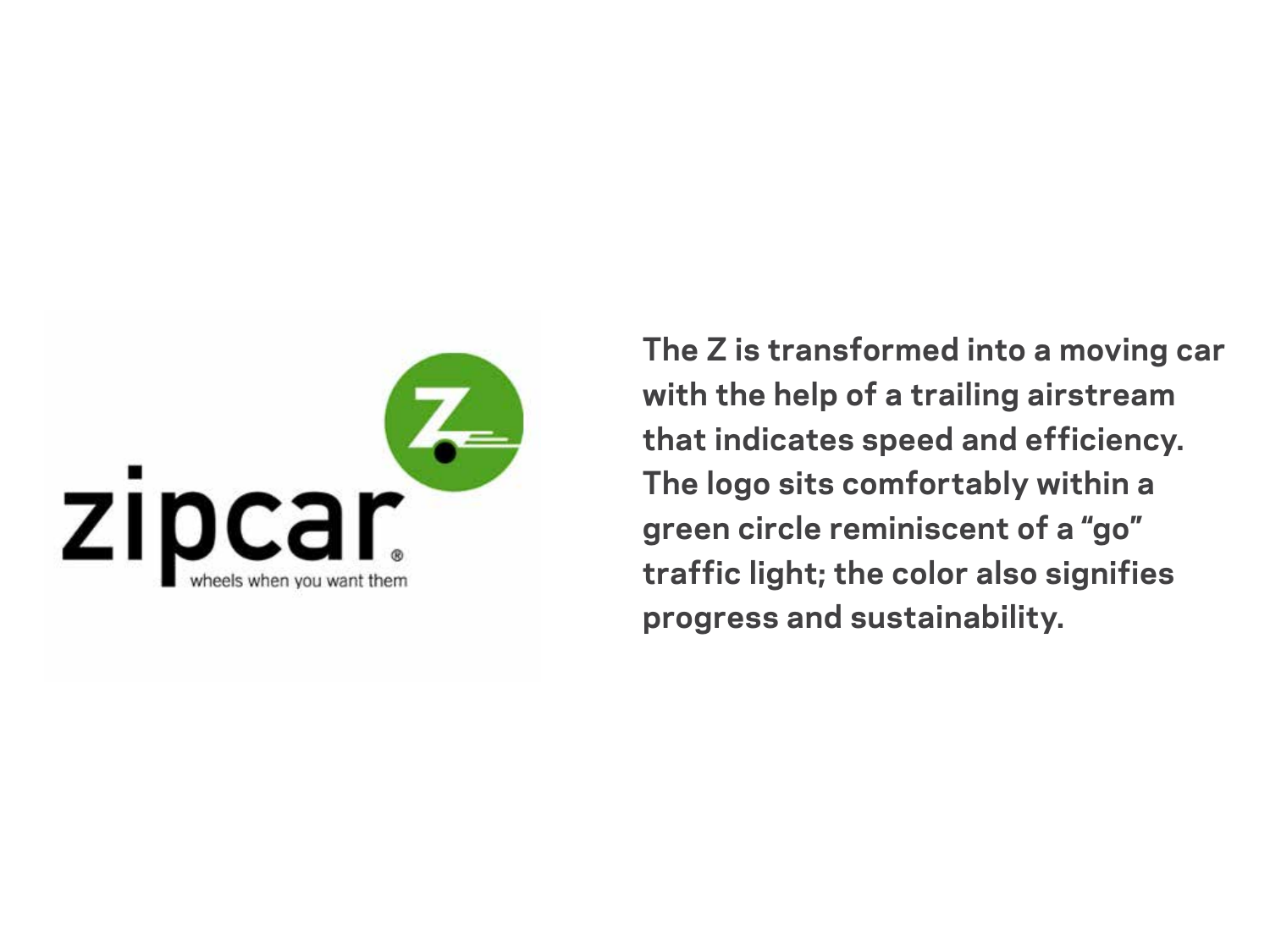## **Modular Logos**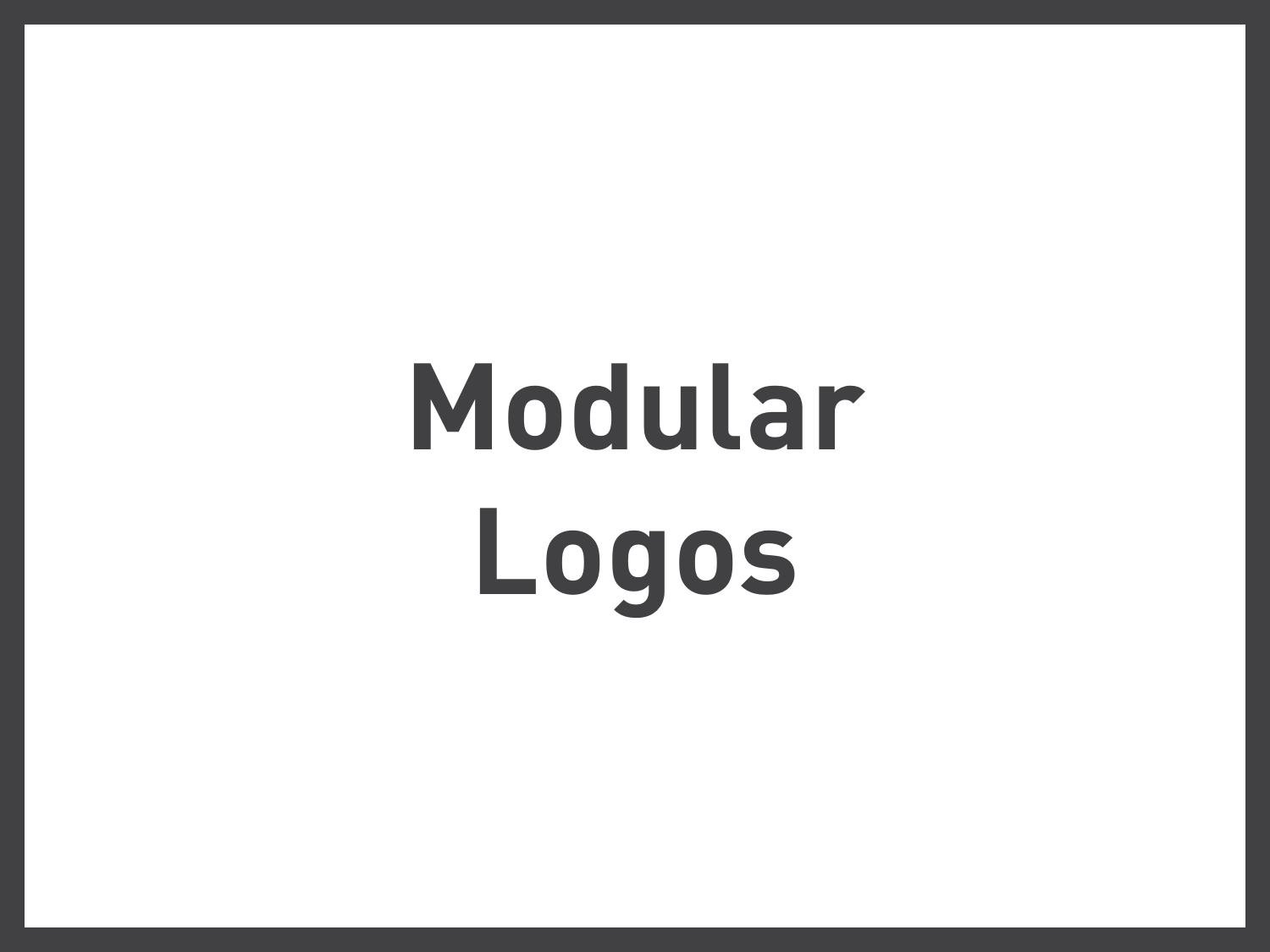stedelijk<br>museumshop stedelijk<br>calendar



stedelijk<br>information stedelijk<br>catalogues

stedelijk<br>new building stedelijk<br>In Screenings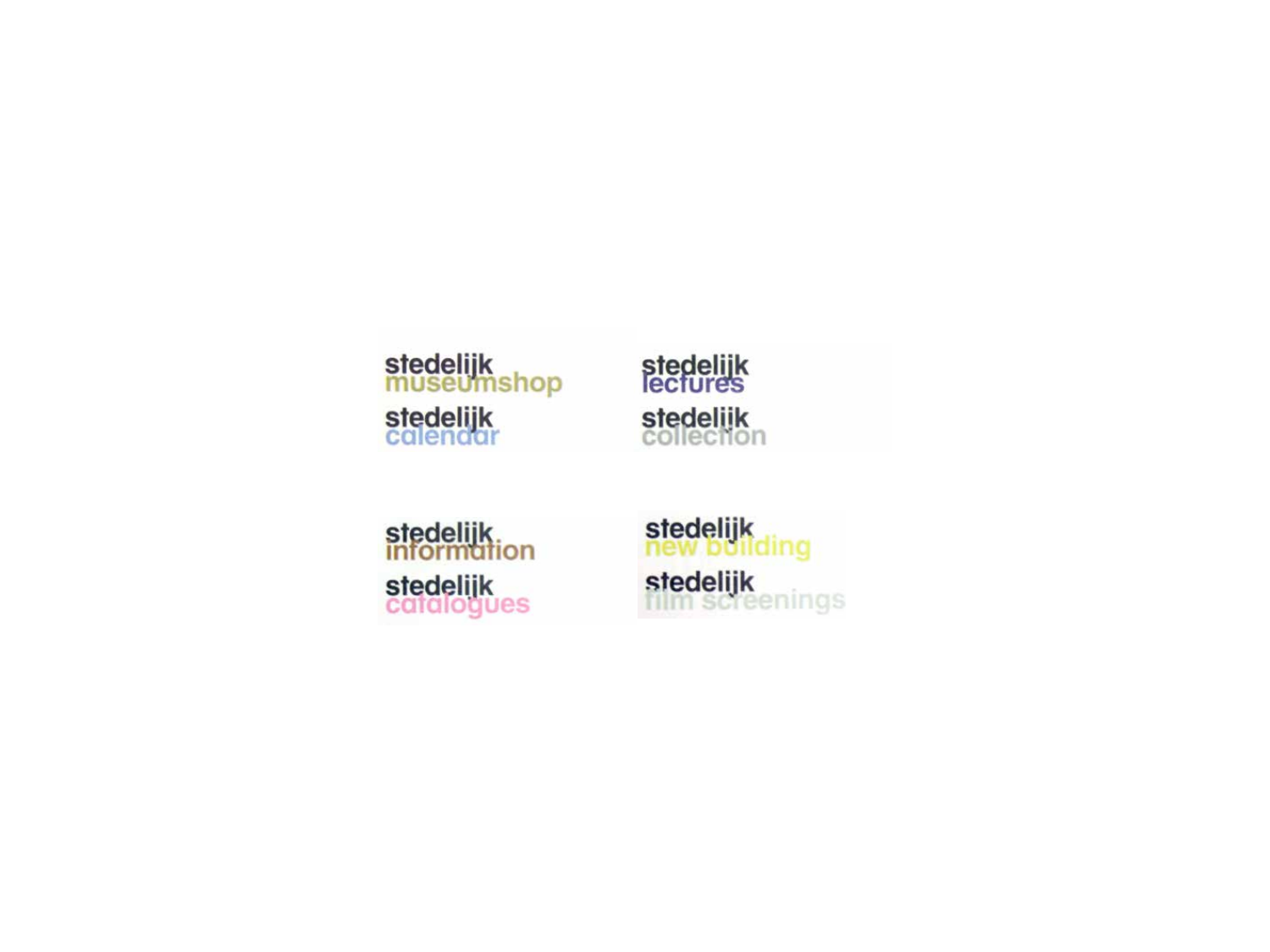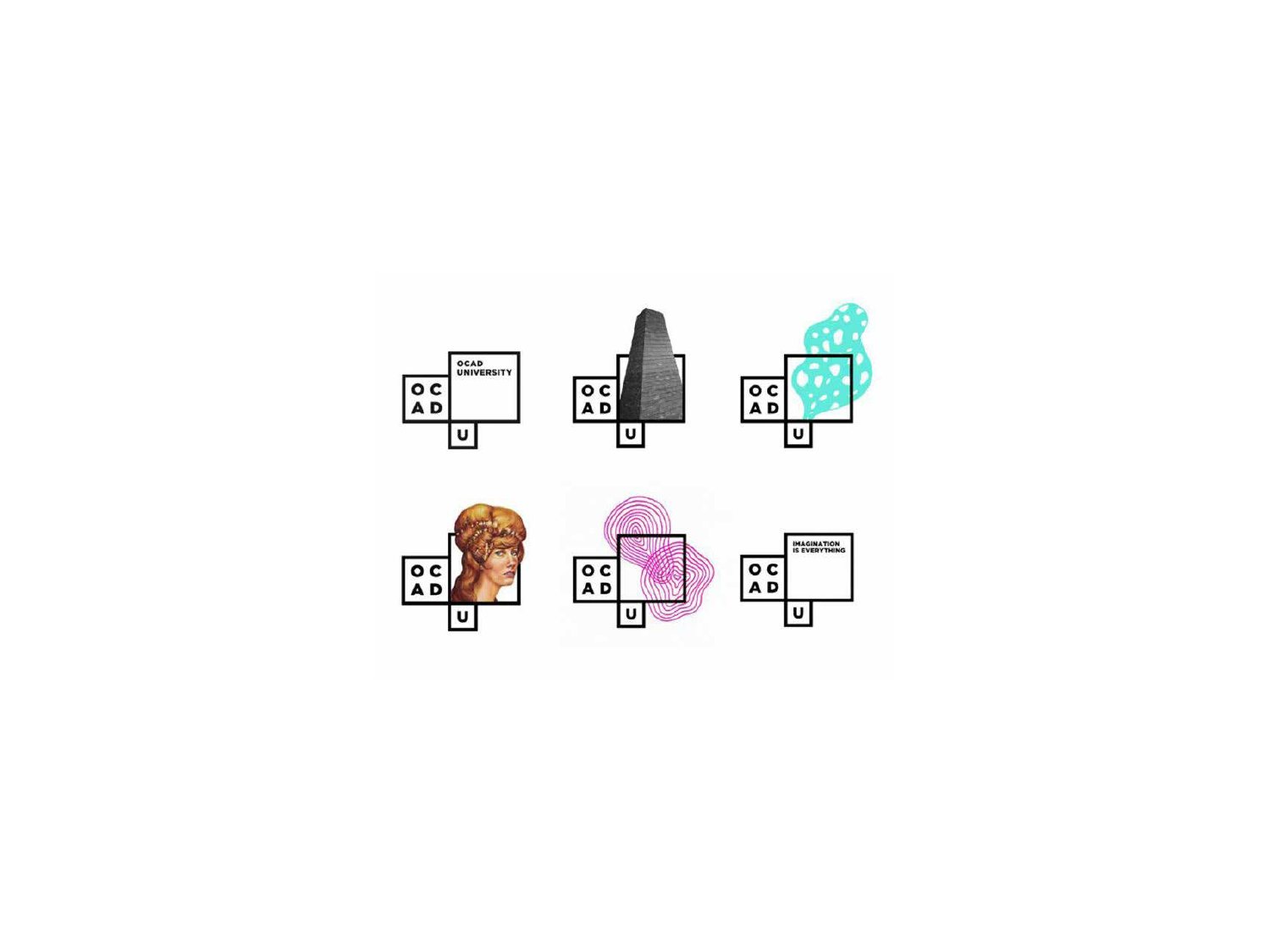

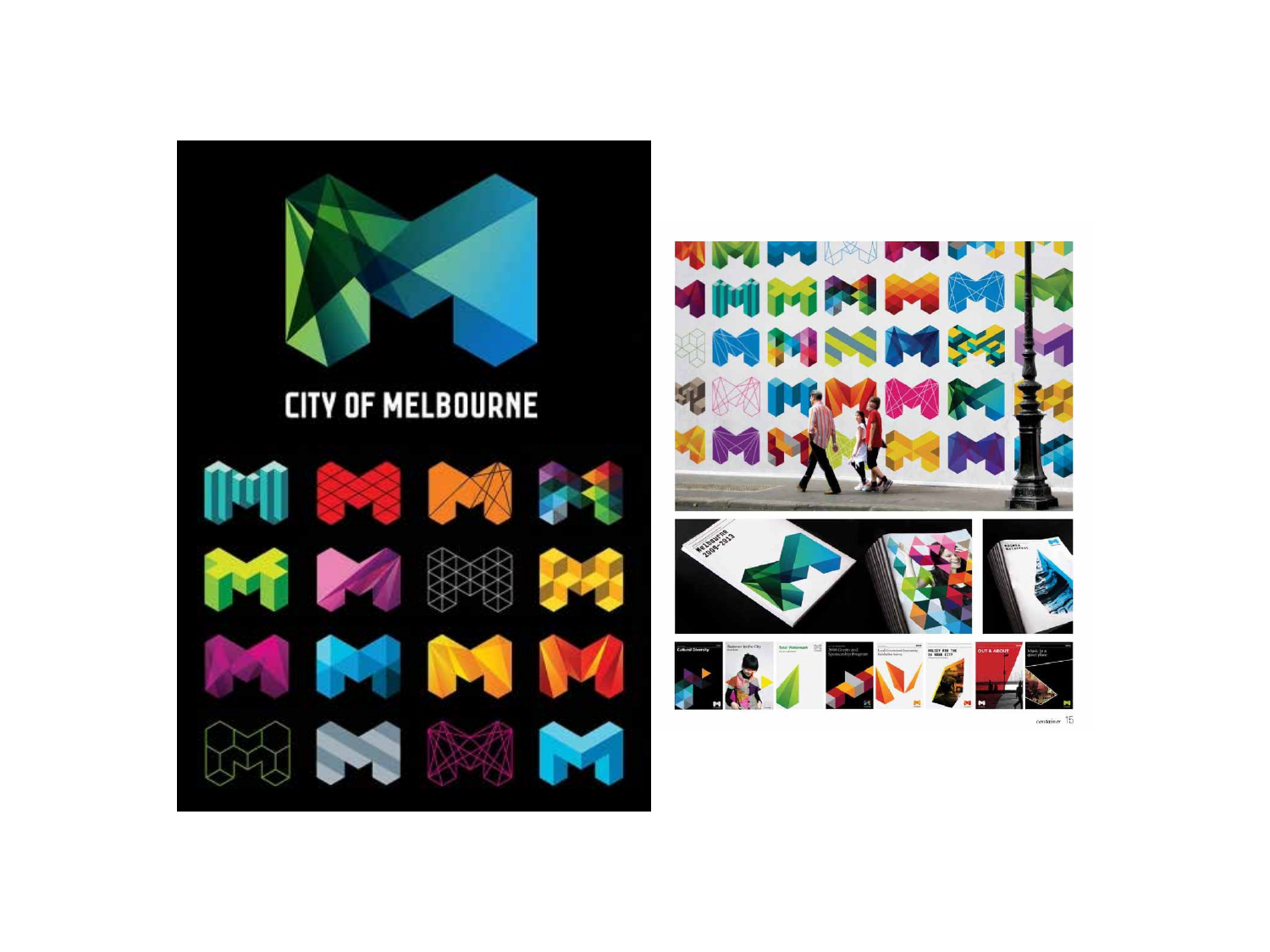

**Logotype Variations** 



#### **Print Collateral**

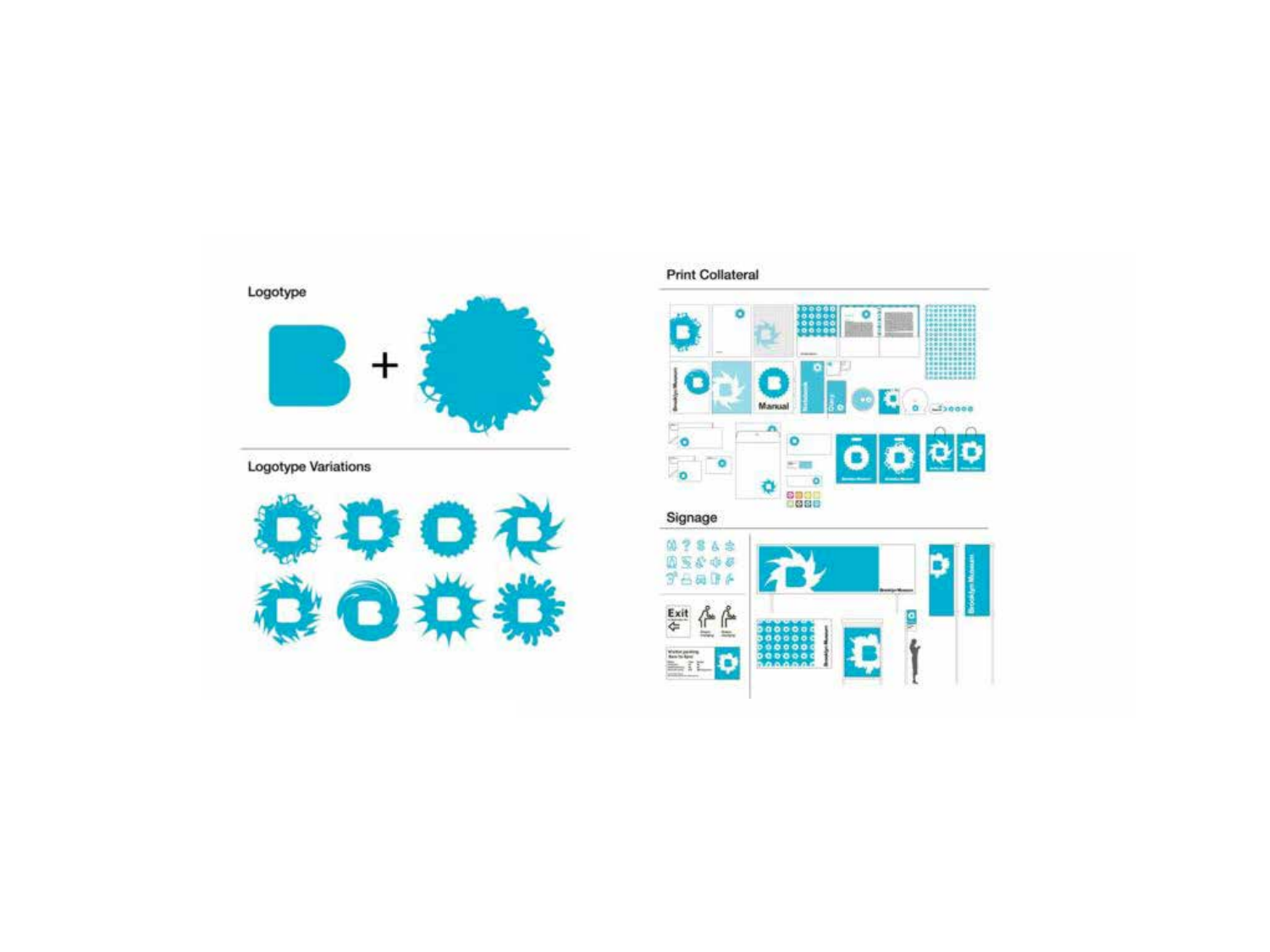









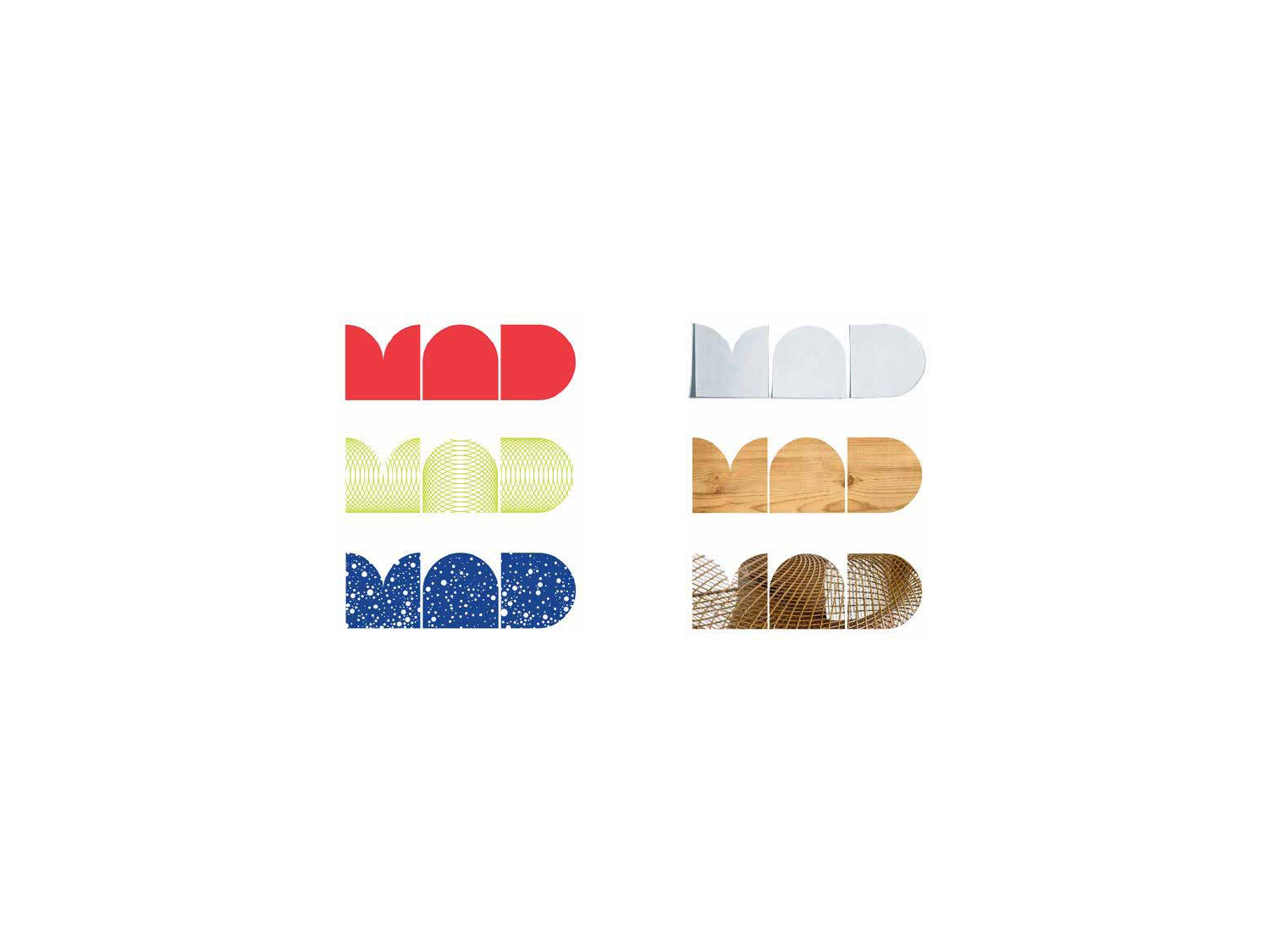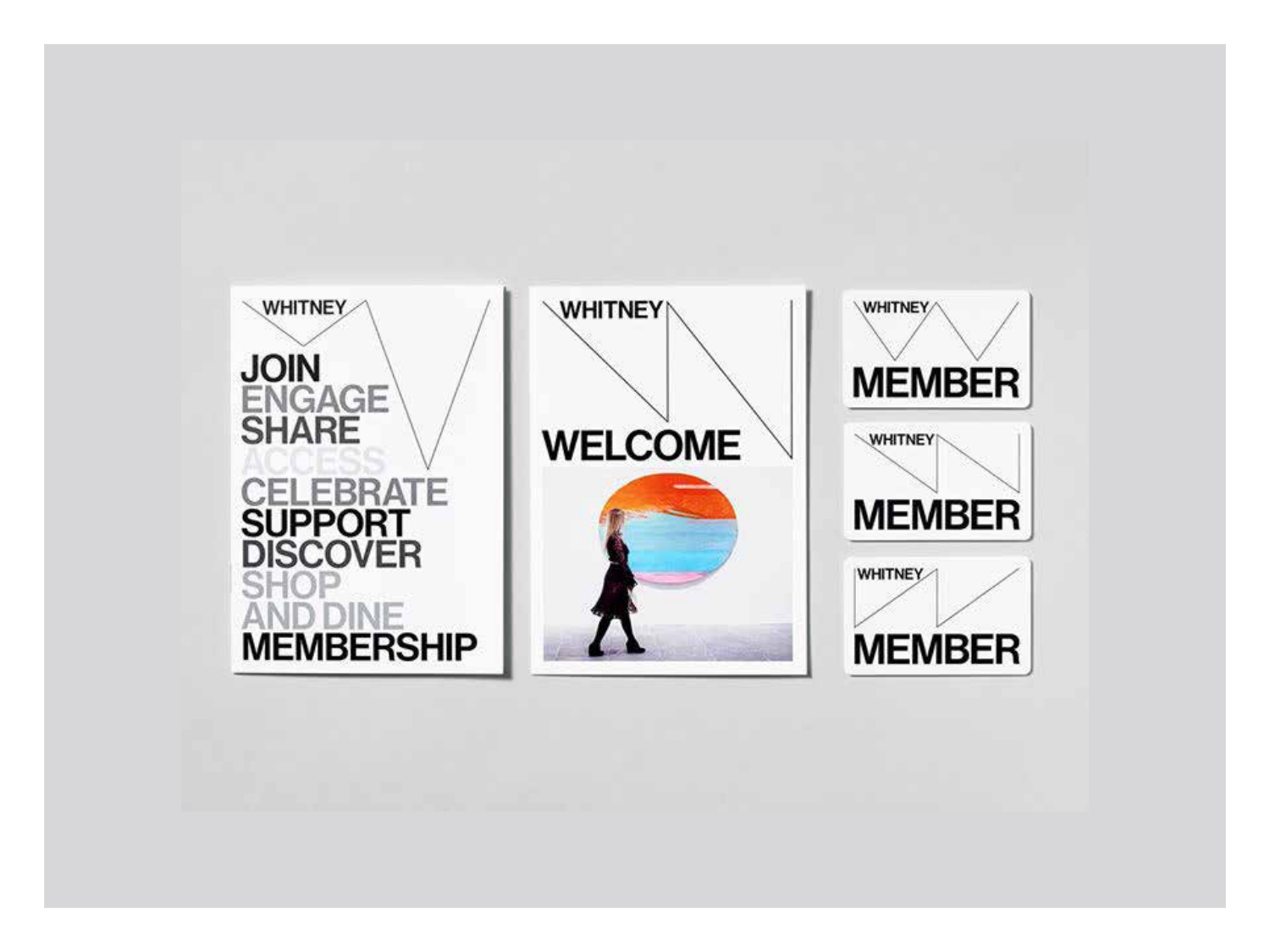# **One way to prevent it from quickly becoming date of eliminate 44 and to the present in the content with the experimental property of the present and to resist anything trendy. While there is no contrading to the presentat Additional Qualities**

There are many ineffective logos that follow these 3 rules of good logos. What sets the great ones apart is that they **help audiences connect with the organization's mission or personality in a meaningful way**. A memorable logo might be **deceptively simple**. Or it might have **multiple levels of interpretation** that allow us to fall in love with it over time, as we see it applied to advertising, business cards and websites.

### TIP

While there is no certainty that a logo will stand the test of time,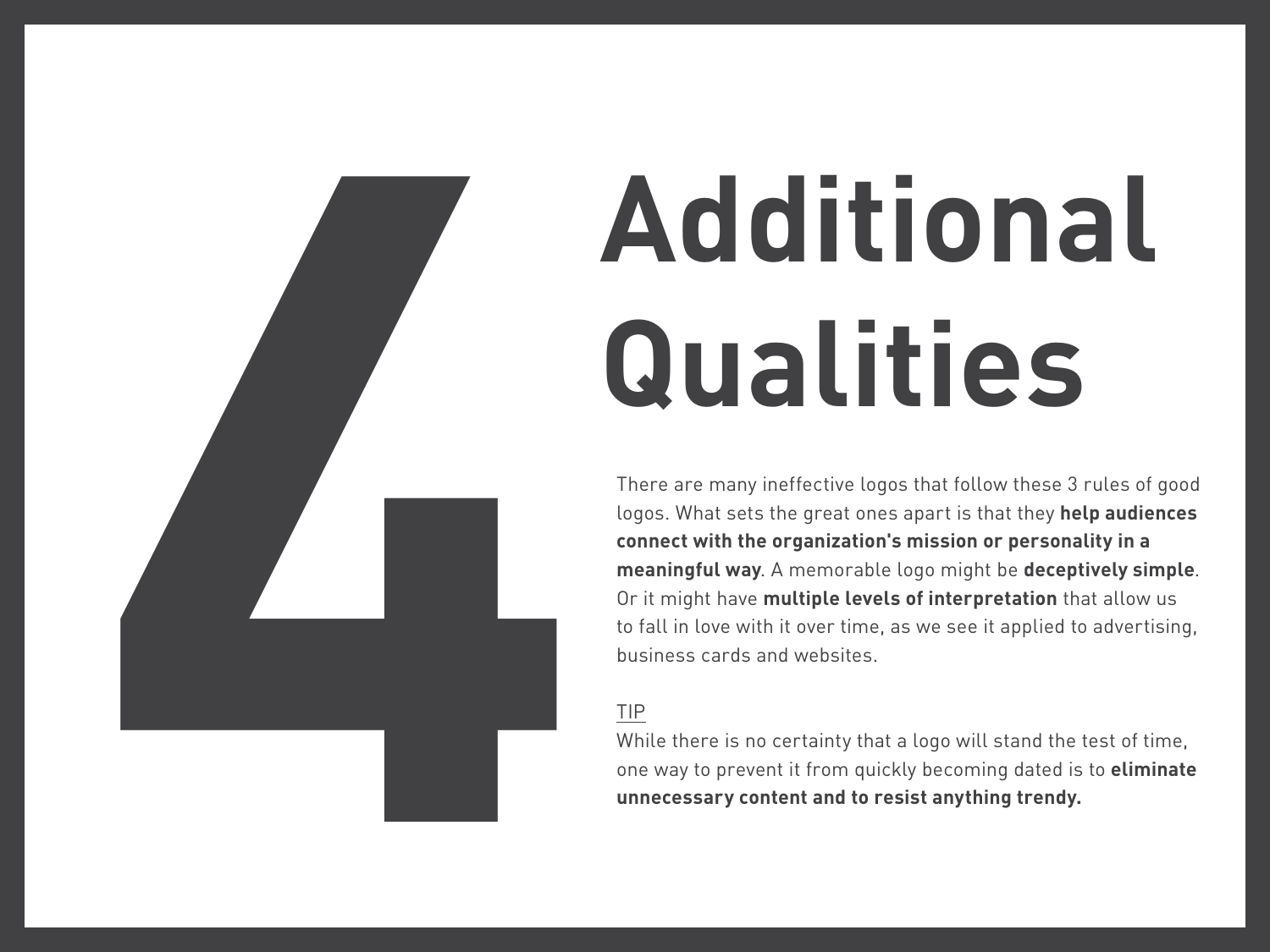

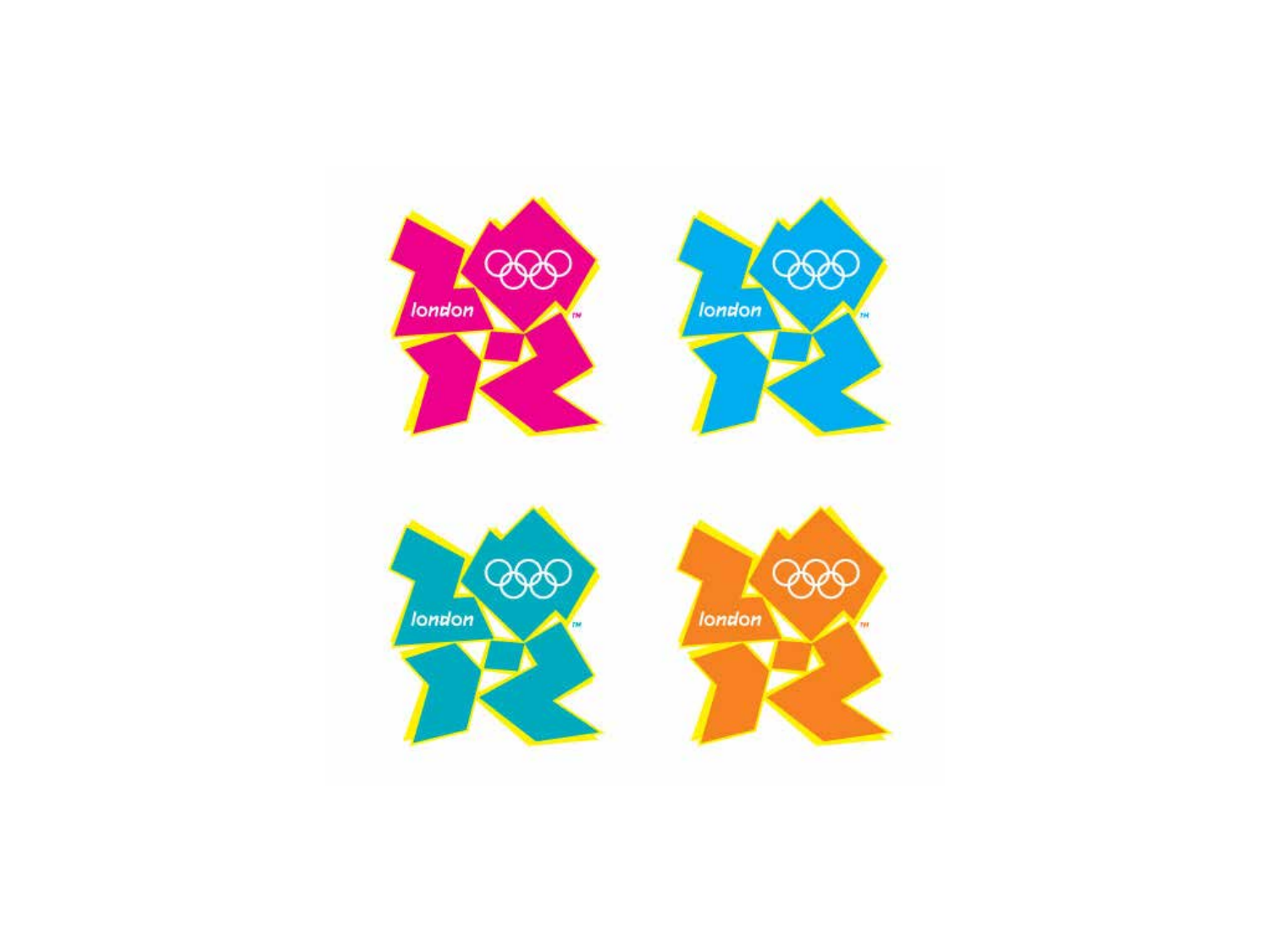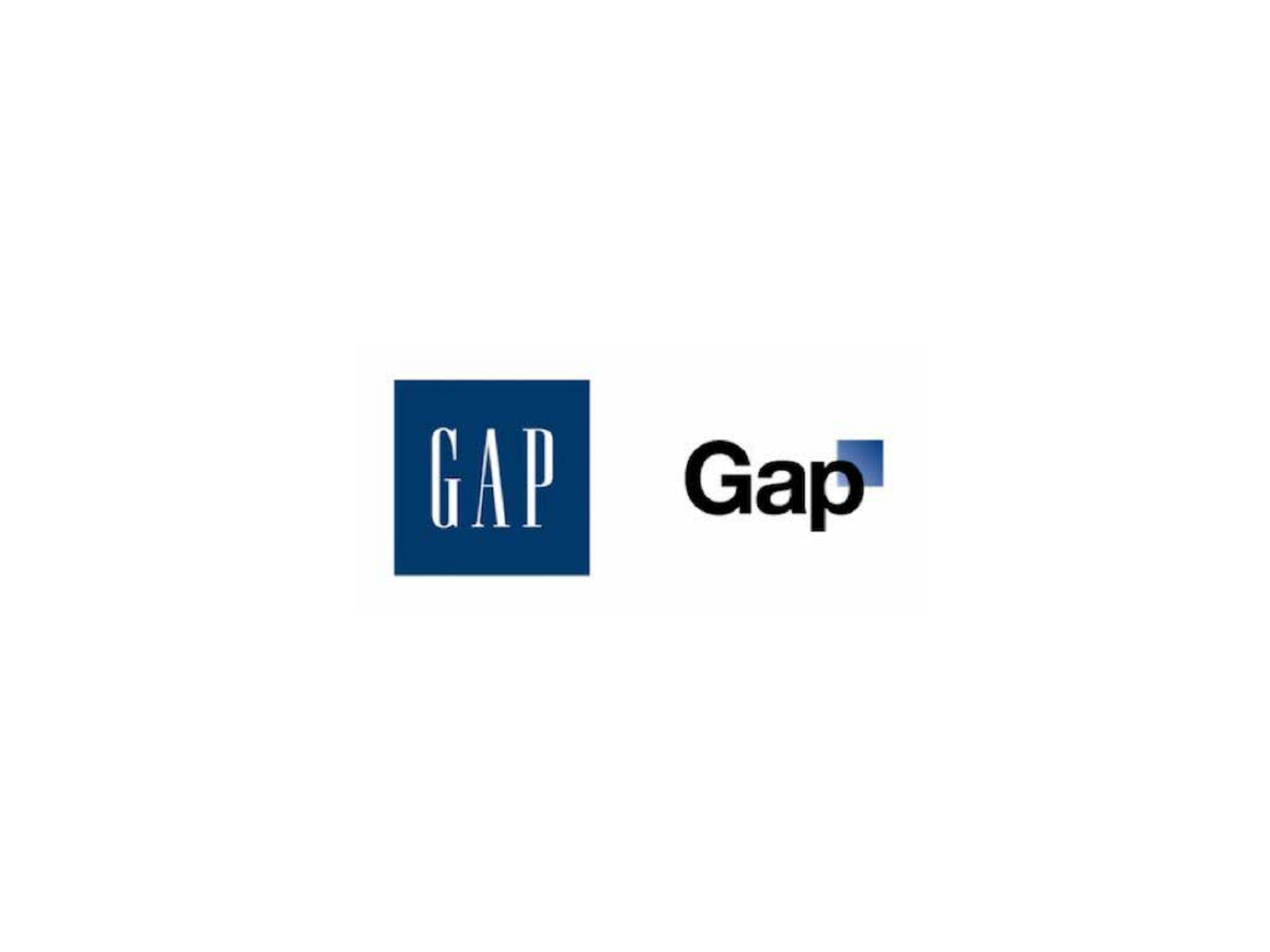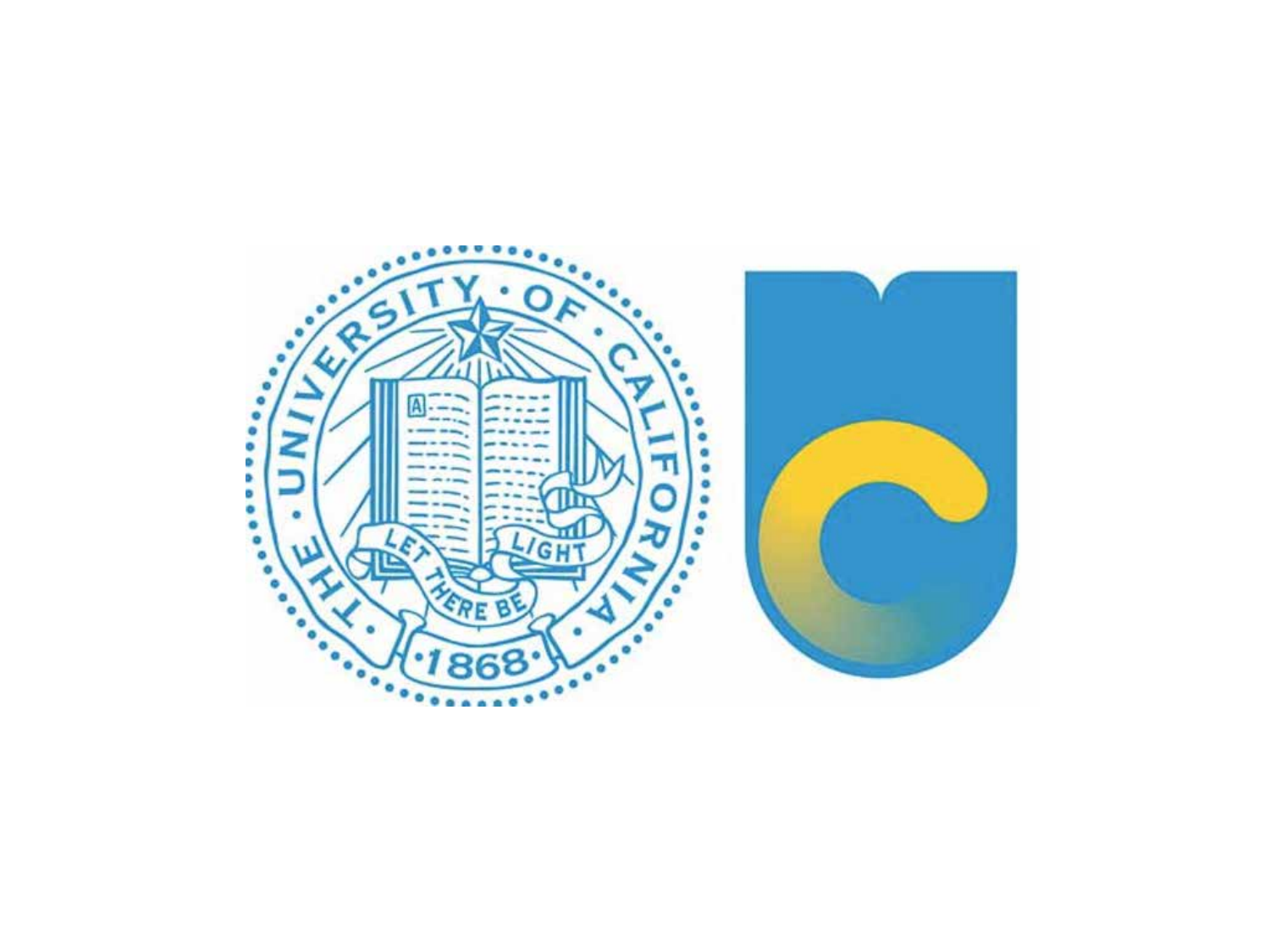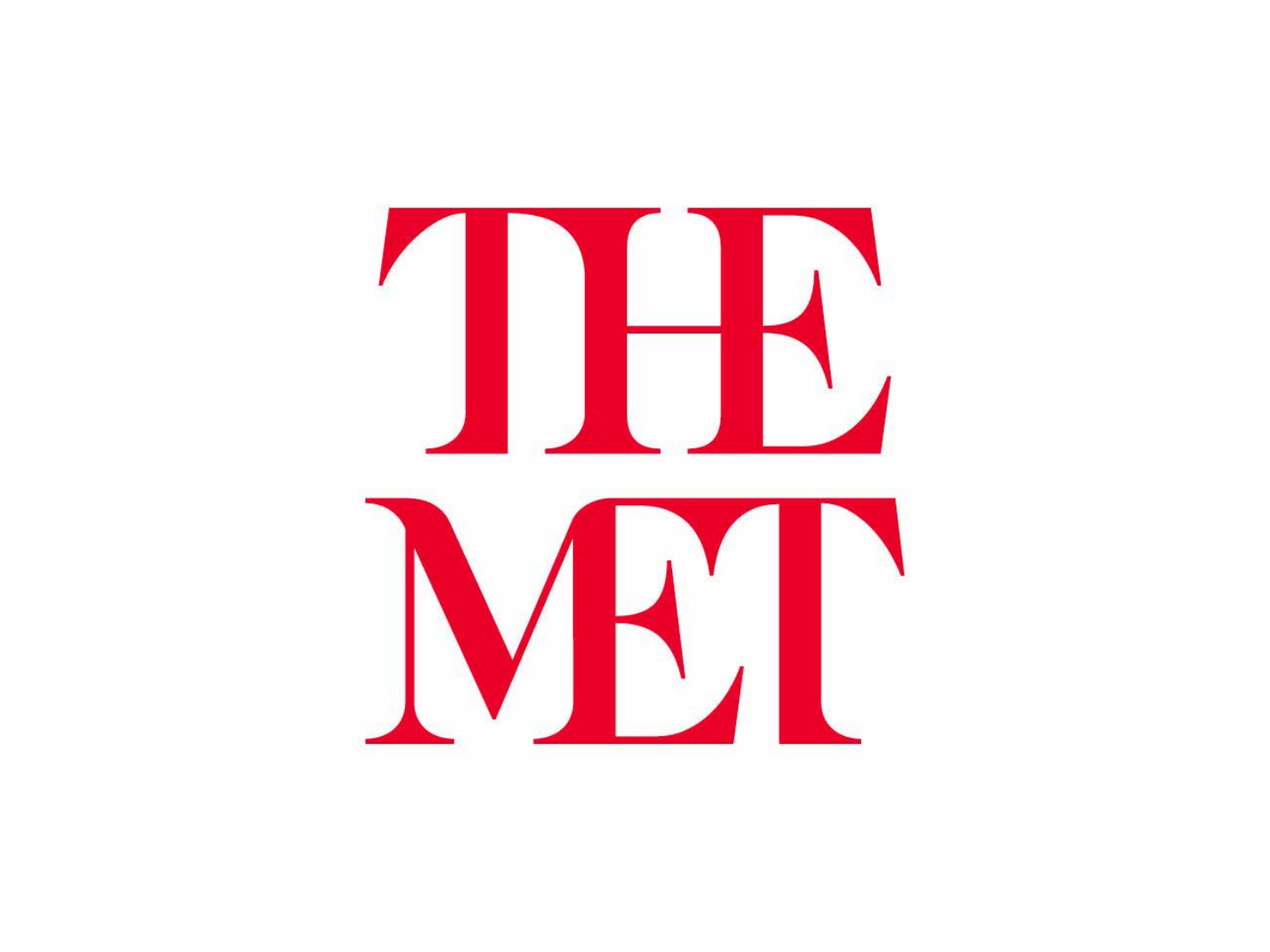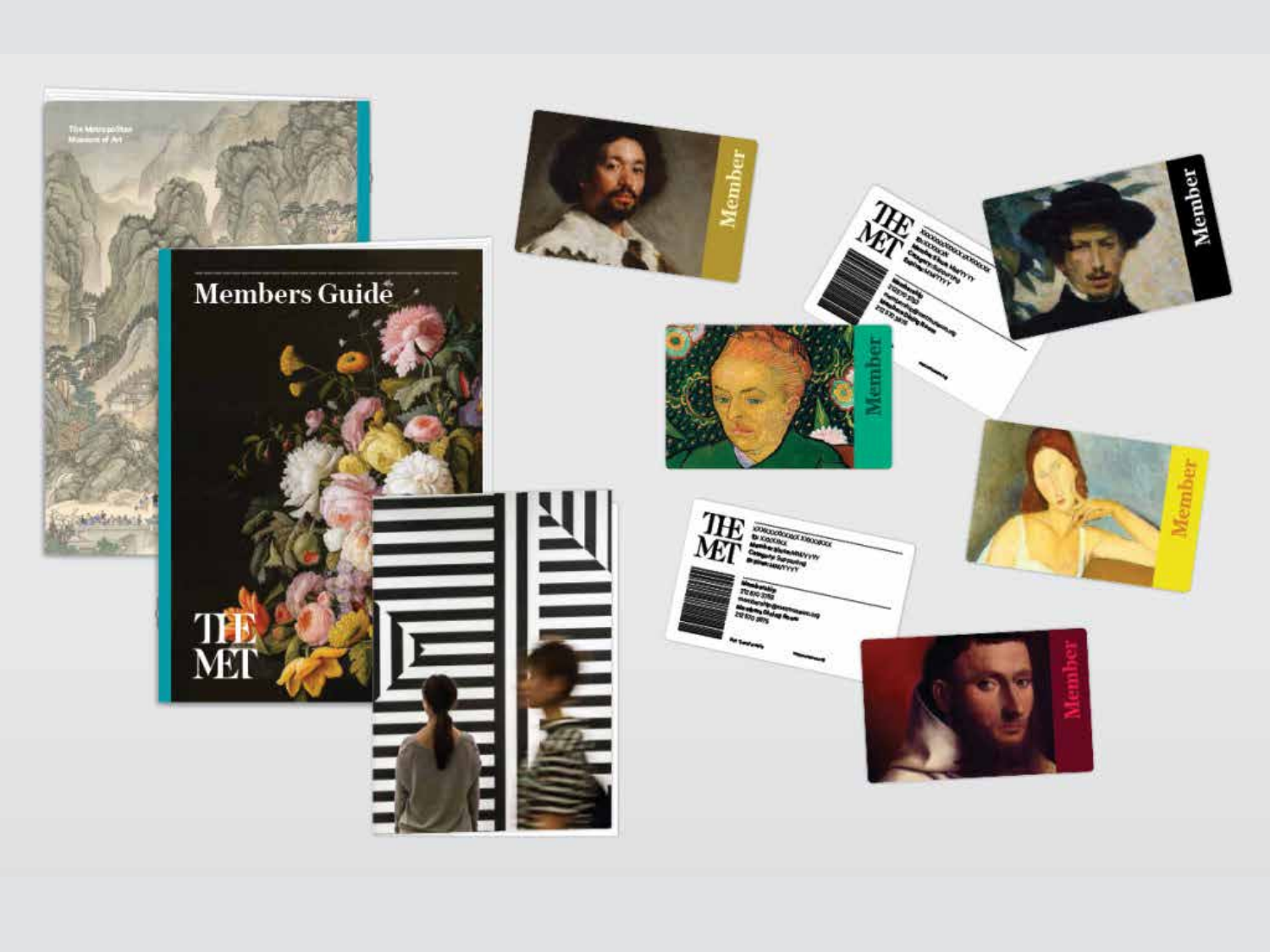

m